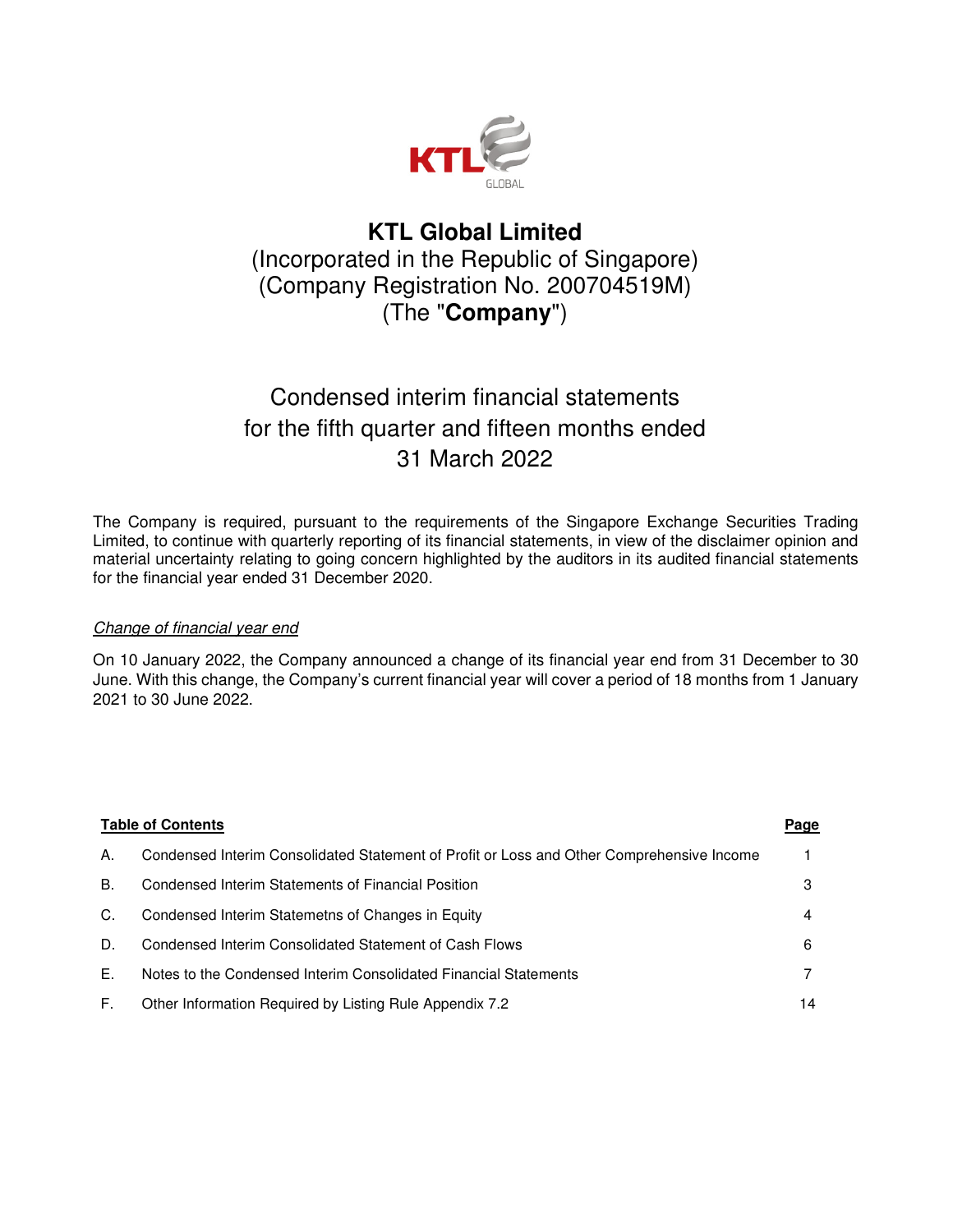# **A. Condensed interim consolidated statement of profit or loss and other comprehensive income**

|                                                                        | Group                |                              |                          | Group                |                    |           |
|------------------------------------------------------------------------|----------------------|------------------------------|--------------------------|----------------------|--------------------|-----------|
|                                                                        | 3 months ended       |                              |                          | 15 months<br>ended   | 12 months<br>ended |           |
|                                                                        | 31                   | 31                           |                          | 31                   | 31                 |           |
|                                                                        | <b>March</b><br>2022 | March<br>2021                | Change                   | <b>March</b><br>2022 | December<br>2020   | Change    |
|                                                                        | S\$'000              | S\$'000                      | $\%$                     | S\$'000              | S\$'000            | $\%$      |
| Continuing                                                             |                      |                              |                          |                      |                    |           |
| operations                                                             |                      |                              |                          |                      |                    |           |
| Revenue                                                                | 209                  | $\overline{\phantom{a}}$     | <b>NM</b>                | 915                  | 1,961              | (53)      |
| Cost of sales                                                          | (161)                | $\qquad \qquad \blacksquare$ | <b>NM</b>                | (901)                | (767)              | (17)      |
| Gross profit                                                           | 48                   | $\blacksquare$               | <b>NM</b>                | 14                   | 1,194              | (99)      |
| Other income                                                           | 11                   | $\overline{\phantom{a}}$     | <b>NM</b>                | 158                  | 20                 | <b>NM</b> |
| Administrative<br>expenses                                             | (325)                | (333)                        | (2)                      | (2, 365)             | (5,697)            | (58)      |
| Sales and marketing                                                    |                      |                              |                          |                      |                    |           |
| expenses                                                               |                      |                              |                          |                      | (64)               | <b>NM</b> |
| Finance costs                                                          | (22)                 |                              | <b>NM</b>                | (54)                 | (7)                | <b>NM</b> |
| Loss before tax                                                        | (288)                | (333)                        | (14)                     | (2, 247)             | (4, 554)           | (51)      |
| Income tax<br>(expense)/credit                                         | $\blacksquare$       |                              | $\overline{\phantom{0}}$ | (33)                 | 1,416              | (102)     |
| Loss from<br>continuing<br>operations                                  | (288)                | (333)                        | (14)                     | (2, 280)             | (3, 138)           | (27)      |
|                                                                        |                      |                              |                          |                      |                    |           |
| <b>Discontinued</b><br>operation                                       |                      |                              |                          |                      |                    |           |
| Profit from<br>discontinued<br>operation, net of tax                   |                      |                              |                          |                      | 21,525             | <b>NM</b> |
| Total (loss)/profit                                                    | (288)                | (333)                        | (14)                     | (2, 280)             | 18,387             | (112)     |
| <b>Other</b><br>comprehensive loss                                     |                      |                              |                          |                      |                    |           |
| Item that may be<br>reclassified<br>subsequently to profit<br>or loss: |                      |                              |                          |                      |                    |           |
| - Reclassification of<br>reserves upon<br>disposal of<br>subsidiaries  |                      |                              |                          | ۰                    | (774)              | <b>NM</b> |
| Other<br>comprehensive loss,<br>net of tax                             |                      |                              |                          |                      | (774)              | <b>NM</b> |
| <b>Total comprehensive</b><br>(loss)/income for the                    |                      |                              |                          |                      |                    |           |
| financial period                                                       | (288)                | (333)                        | (14)                     | (2, 280)             | 17,613             | (113)     |
| NM: Not Meaningful                                                     |                      |                              |                          |                      |                    |           |
|                                                                        |                      |                              |                          |                      |                    |           |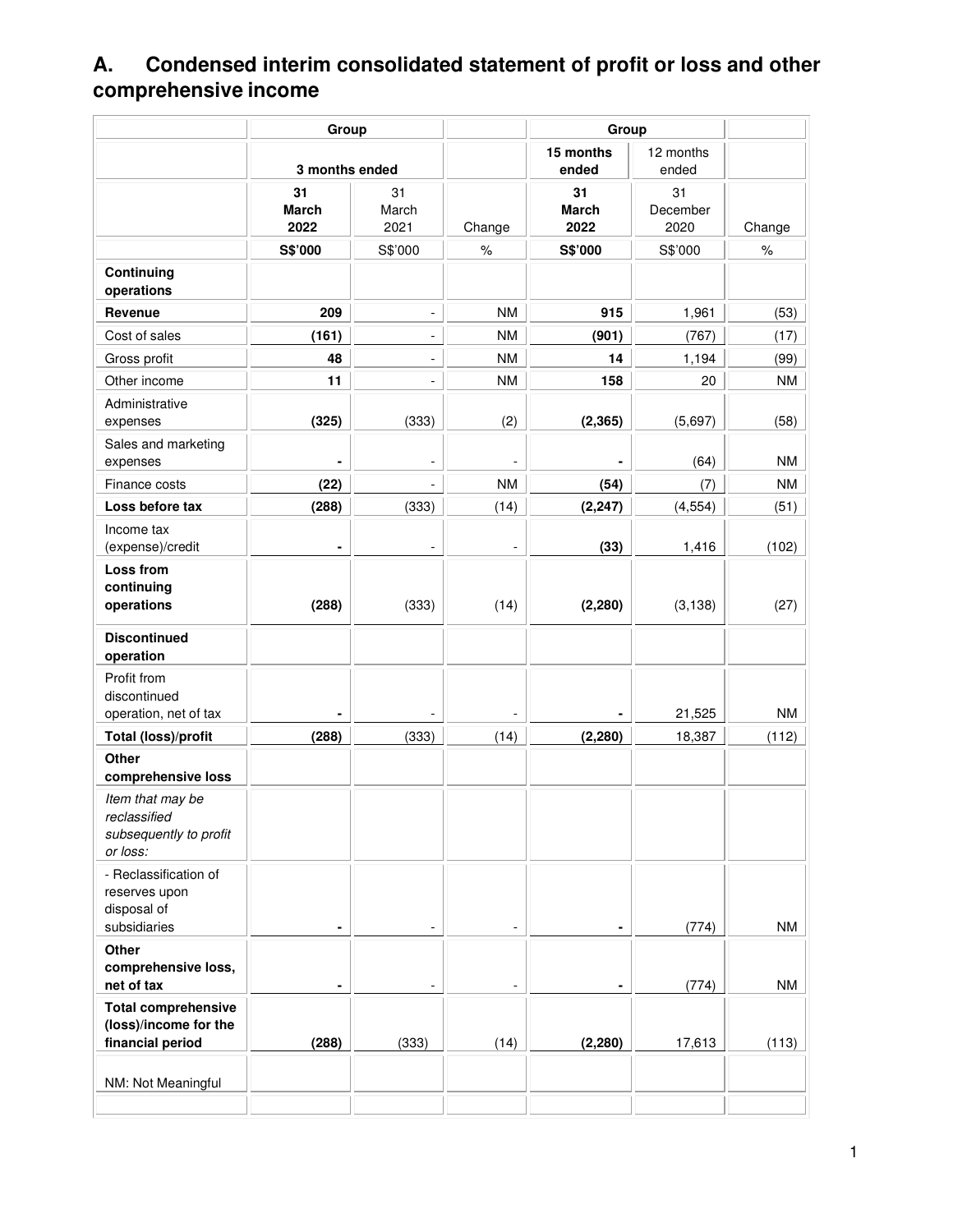# **A. Condensed interim consolidated statement of profit or loss and other comprehensive income (cont'd)**

|                                                                                                                              | Group               |                     |                | Group                      |                        |              |
|------------------------------------------------------------------------------------------------------------------------------|---------------------|---------------------|----------------|----------------------------|------------------------|--------------|
|                                                                                                                              | 3 months ended      |                     |                | 15 months<br>ended         | 12 months<br>ended     |              |
|                                                                                                                              | 31<br>March<br>2022 | 31<br>March<br>2021 | Change         | 31<br><b>March</b><br>2022 | 31<br>December<br>2020 | Change       |
|                                                                                                                              | S\$'000             | S\$'000             | $\%$           | S\$'000                    | S\$'000                | $\%$         |
| (Loss)/profit<br>attributable to:                                                                                            |                     |                     |                |                            |                        |              |
| Equity holders of the<br>Company                                                                                             | (288)               | (333)               | (14)           | (2, 276)                   | 20,182                 | (111)        |
| Non-controlling<br>interests                                                                                                 |                     |                     |                | (4)                        | (1,795)                | (100)        |
|                                                                                                                              | (288)               | (333)               | (14)           | (2, 280)                   | 18,387                 | (112)        |
| (Loss)/profit<br>attributable to equity<br>holder of the<br>Company relates to:                                              |                     |                     |                |                            |                        |              |
| (Loss)/profit from<br>continuing operations                                                                                  | (288)               | (333)               | (14)           | (2, 276)                   | (1, 343)               | (69)         |
| Profit from<br>discontinued operation                                                                                        |                     |                     |                |                            | 21,525                 | <b>NM</b>    |
|                                                                                                                              | (288)               | (333)               | (14)           | (2, 276)                   | 20,182                 | (111)        |
| <b>Total comprehensive</b><br>(loss)/income<br>attributable to:                                                              |                     |                     |                |                            |                        |              |
| Equity holders of the<br>Company                                                                                             | (288)               | (333)               | (14)           | (2, 276)                   | 19,510                 | (112)        |
| Non-controlling<br>interests                                                                                                 |                     |                     |                | (4)                        | (1, 897)               | (100)        |
|                                                                                                                              | (288)               | (333)               | (14)           | (2, 280)                   | 17,613                 | (113)        |
| (Loss)/earnings per<br>share for (loss)/profit<br>for the period<br>attributable to the<br>equity holders of the<br>Company: |                     |                     |                |                            |                        |              |
| Basic (SGD in cent)                                                                                                          |                     |                     |                |                            |                        |              |
| From continuing<br>operations                                                                                                | (0.09)              | (0.11)              | (18)           | (0.72)                     | (0.43)                 | (67)         |
| From discontinued<br>operation                                                                                               |                     |                     |                |                            | 6.82                   |              |
|                                                                                                                              | (0.09)              | (0.11)              | (18)           | (0.72)                     | 6.39                   | (111)        |
| Weighted average<br>number of ordinary<br>shares ('000)                                                                      | 323,554             | 315,669             | $\overline{c}$ | 317,229                    | 315,669                | 1            |
| <b>Diluted</b><br>$\overline{(Loss)/}$ earnings per<br>share (SGD in cent)                                                   |                     |                     |                |                            |                        |              |
| From continuing<br>operations                                                                                                | (0.09)              | (0.11)              | (18)           | (0.72)                     | (0.43)                 | (48)         |
| From discontinued<br>operation                                                                                               |                     |                     |                |                            | 6.82                   |              |
|                                                                                                                              | (0.09)              | (0.11)              | (18)           | (0.72)                     | 6.39                   | (111)        |
| Weighted average<br>number of ordinary<br>shares ('000)                                                                      | 323,554             | 315,669             | $\overline{c}$ | 317,229                    | 315,669                | $\mathbf{1}$ |

NM: Not Meaningful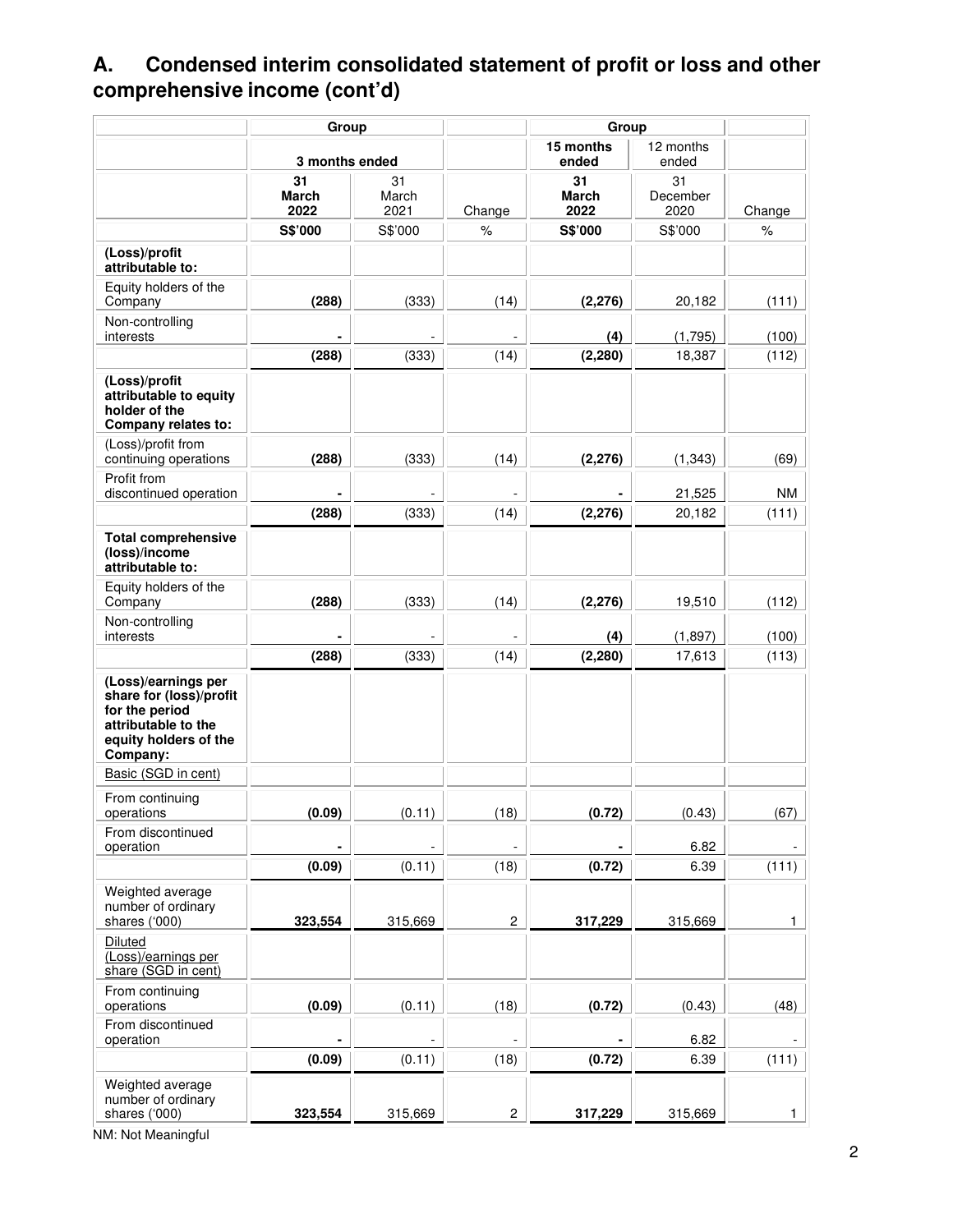# **B. Condensed interim statements of financial position – Group**

|                                                         | Group                      |                        | Company                    |                          |
|---------------------------------------------------------|----------------------------|------------------------|----------------------------|--------------------------|
|                                                         | 31<br><b>March</b><br>2022 | 31<br>December<br>2020 | 31<br><b>March</b><br>2022 | 31<br>December<br>2020   |
| <b>ASSETS</b>                                           | S\$'000                    | S\$'000                | S\$'000                    | S\$'000                  |
| <b>Non-current assets</b>                               |                            |                        |                            |                          |
| Plant and equipment                                     | 74                         | 46                     |                            |                          |
| Goodwill from investments                               | 27                         |                        |                            |                          |
| Subsidiaries                                            |                            | $\blacksquare$         | 210                        | Ξ.                       |
| Other receivables                                       | 600                        |                        |                            |                          |
| <b>Total non-current assets</b>                         | 701                        | 46                     | 210                        | $\blacksquare$           |
| <b>Current assets</b>                                   |                            |                        |                            |                          |
| Inventories                                             | 720                        | ۰                      | ۰                          |                          |
| Trade receivables                                       | 322                        | $\blacksquare$         |                            |                          |
| Other receivables, deposits and prepayments             | 848                        | 32                     |                            | 23                       |
| Amount due from subsidiaries                            |                            |                        | 1,964                      | $\overline{\phantom{a}}$ |
| Cash and bank balances                                  | 75                         | 986                    | 6                          | 6                        |
| <b>Total current assets</b>                             | 1,965                      | 1,018                  | 1,970                      | 29                       |
| <b>Total assets</b>                                     | 2,666                      | 1,064                  | 2,180                      | 29                       |
| <b>LIABILITIES</b>                                      |                            |                        |                            |                          |
| <b>Non-current liabilities</b>                          |                            |                        |                            |                          |
| Borrowings                                              | 624                        | 19                     | 621                        |                          |
| <b>Current liabilities</b>                              |                            |                        |                            |                          |
| Trade payables                                          | 263                        | 12                     |                            | 12                       |
| <b>Contract liabilities</b>                             | 200                        |                        |                            |                          |
| Amount due to subsidiaries                              |                            |                        | 10                         | $\blacksquare$           |
| Other payables and accruals                             | 846                        | 156                    | 790                        | 94                       |
| Borrowings                                              | 334                        | 31                     |                            |                          |
| Income tax payable                                      | 285                        | 452                    |                            |                          |
| <b>Total current liabilities</b>                        | 1,928                      | 651                    | 800                        | 106                      |
| <b>Total liabilities</b>                                | 2,552                      | 670                    | 1,421                      | 106                      |
| Net assets/(liabilities)                                | 114                        | 394                    | 759                        | (77)                     |
| <b>Equity</b>                                           |                            |                        |                            |                          |
| Issued capital                                          | 38,776                     | 36,776                 | 38,776                     | 36,776                   |
| Reserves                                                | (37, 729)                  | (35, 453)              | (38, 017)                  | (36, 853)                |
| Equity attributable to equity holders of the<br>Company | 1,047                      | 1,323                  | 759                        | (77)                     |
| Non-controlling interests                               | (933)                      | (929)                  |                            | $\blacksquare$           |
| <b>Total equity</b>                                     | 114                        | 394                    | 759                        | (77)                     |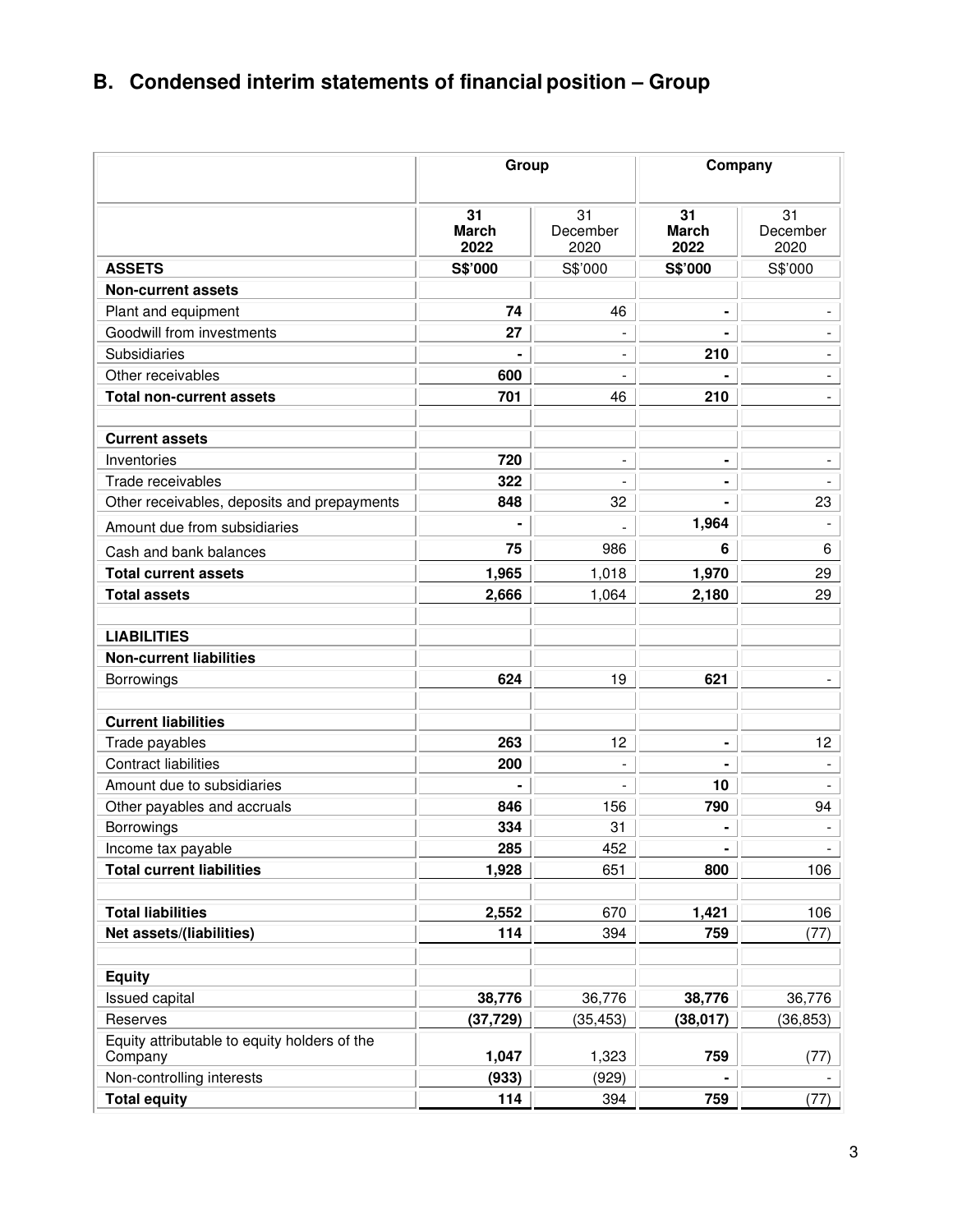# **C. Condensed interim statements of changes in equity**

|                                                               | <b>Attributable to equity holders of the Company</b> |                                      |                                                                         |                                             |                                     |                                     |              |                                         |                               |
|---------------------------------------------------------------|------------------------------------------------------|--------------------------------------|-------------------------------------------------------------------------|---------------------------------------------|-------------------------------------|-------------------------------------|--------------|-----------------------------------------|-------------------------------|
| Group                                                         | <b>Issued</b><br>Capital                             | <b>Treasury</b><br>shares<br>reserve | Premium<br>paid on<br>acquisition<br>of non-<br>controlling<br>interest | <b>Translation</b><br>(deficit)/<br>surplus | <b>Statutory</b><br>reserve<br>fund | <b>Accumulated</b><br><b>Losses</b> | <b>Total</b> | Non-<br>controlling<br><b>Interests</b> | <b>Total</b><br><b>Equity</b> |
|                                                               | S\$'000                                              | S\$'000                              | S\$'000                                                                 | S\$'000                                     | S\$'000                             | S\$'000                             | S\$'000      | S\$'000                                 | S\$'000                       |
|                                                               |                                                      |                                      |                                                                         |                                             |                                     |                                     |              |                                         |                               |
| <b>Balance at 1 January 2021</b>                              | 36,776                                               | (706)                                |                                                                         | $\overline{\phantom{a}}$                    |                                     | (34, 747)                           | 1,323        | (929)                                   | 394                           |
| Conversion of shares from<br>convertible loans                | 2,000                                                |                                      |                                                                         |                                             |                                     |                                     | 2,000        |                                         | 2,000                         |
| Net loss and total<br>comprehensive losses for the<br>period  |                                                      |                                      |                                                                         |                                             |                                     | (2,276)                             | (2,276)      | (4)                                     | (2, 280)                      |
| Balance at 31 March 2022                                      | 38,776                                               | (706)                                |                                                                         | $\blacksquare$                              |                                     | (37, 023)                           | 1,047        | (933)                                   | 114                           |
|                                                               |                                                      |                                      |                                                                         |                                             |                                     |                                     |              |                                         |                               |
| Balance at 1 January 2020                                     | 36,776                                               | (706)                                | (60)                                                                    | 717                                         | 15                                  | (54, 929)                           | (18, 187)    | 2,288                                   | (15, 899)                     |
| Net profit/(loss) for the period                              | $\blacksquare$                                       |                                      |                                                                         |                                             |                                     | 20,182                              | 20,182       | (1,795)                                 | 18,387                        |
| Other comprehensive income                                    |                                                      |                                      |                                                                         |                                             |                                     |                                     |              |                                         |                               |
| Reclassification of reserves<br>upon disposal of subsidiaries | $\overline{\phantom{a}}$                             | $\blacksquare$                       | 60                                                                      | (717)                                       | (15)                                |                                     | (672)        | (102)                                   | (774)                         |
| Total comprehensive<br>income/(losses) for the period         | $\overline{\phantom{a}}$                             | $\blacksquare$                       | 60                                                                      | (717)                                       | (15)                                | 20,182                              | 19,510       | (1, 897)                                | 17,613                        |
| Dividend paid                                                 | $\overline{a}$                                       |                                      |                                                                         | ٠                                           |                                     |                                     |              | (1,320)                                 | (1,320)                       |
| Balance at 31 December 2020                                   | 36,776                                               | (706)                                |                                                                         |                                             |                                     | (34, 747)                           | 1,323        | (929)                                   | 394                           |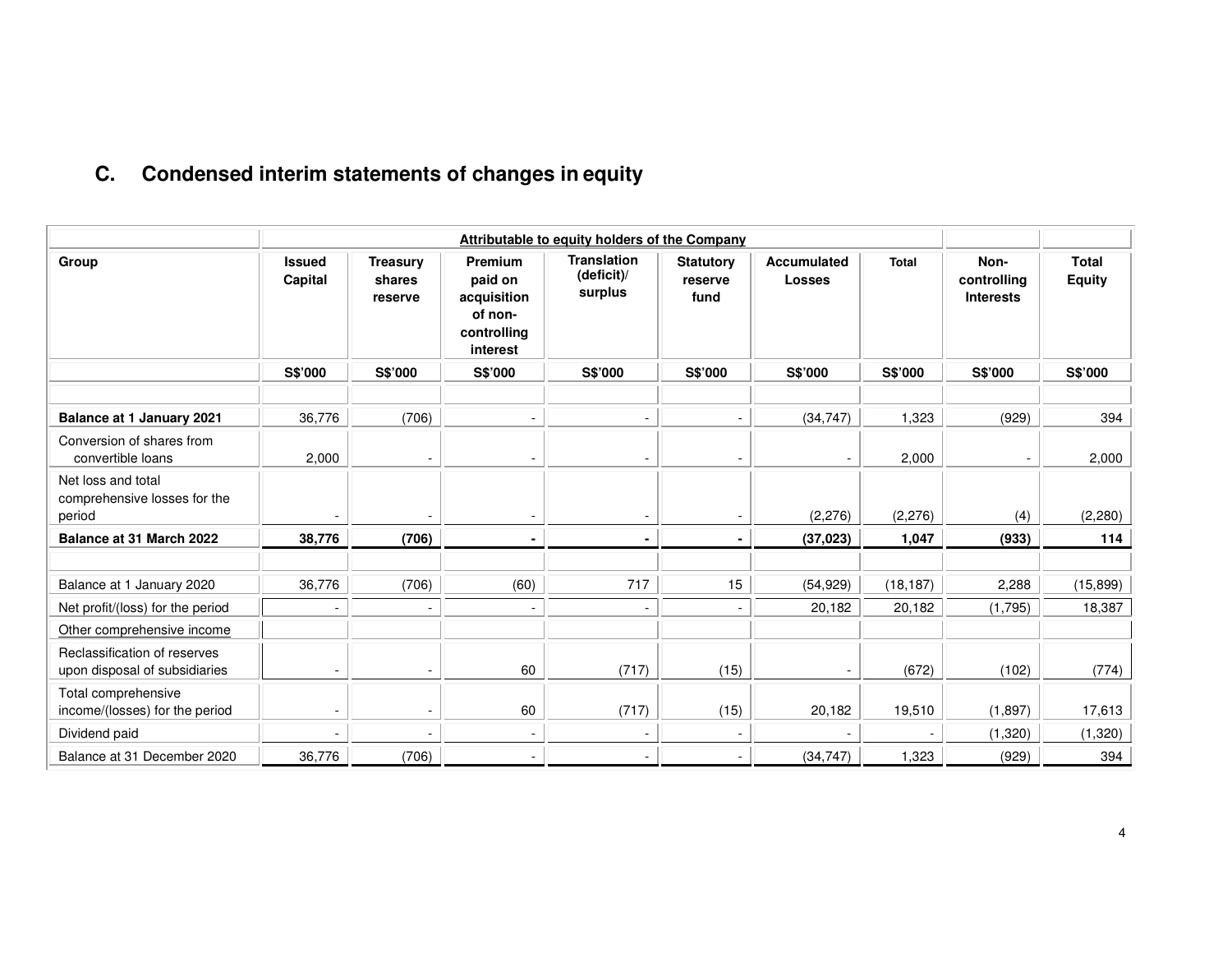# **C. Condensed interim statements of changes in equity (cont'd)**

| Company                                                         | <b>Share</b><br>Capital | <b>Treasure</b><br><b>Share</b><br><b>Reserves</b> | <b>Accumulated</b><br><b>Losses</b> | <b>Total</b><br><b>Equity</b> |
|-----------------------------------------------------------------|-------------------------|----------------------------------------------------|-------------------------------------|-------------------------------|
|                                                                 | S\$'000                 | <b>S\$'000</b>                                     | S\$'000                             | S\$'000                       |
|                                                                 |                         |                                                    |                                     |                               |
| <b>Balance at 1 January 2021</b>                                | 36,776                  | (706)                                              | (36, 147)                           | (77)                          |
| Conversion of shares from convertible loans                     | 2,000                   | $\overline{a}$                                     | $\overline{\phantom{0}}$            | 2,000                         |
| Loss and total comprehensive losses for the<br>financial period |                         |                                                    | (1, 164)                            | (1, 164)                      |
| Balance at 31 March 2022                                        | 38,776                  | (706)                                              | (37, 311)                           | 759                           |
|                                                                 |                         |                                                    |                                     |                               |
| Balance at 1 January 2020                                       | 36,776                  | (706)                                              | (35, 573)                           | 497                           |
| Loss and total comprehensive losses for the<br>financial period | -                       |                                                    | (574)                               | (574)                         |
| Balance at 31 December 2020                                     | 36,776                  | (706)                                              | (36, 147)                           | (77)                          |
|                                                                 |                         |                                                    |                                     |                               |
|                                                                 |                         |                                                    |                                     |                               |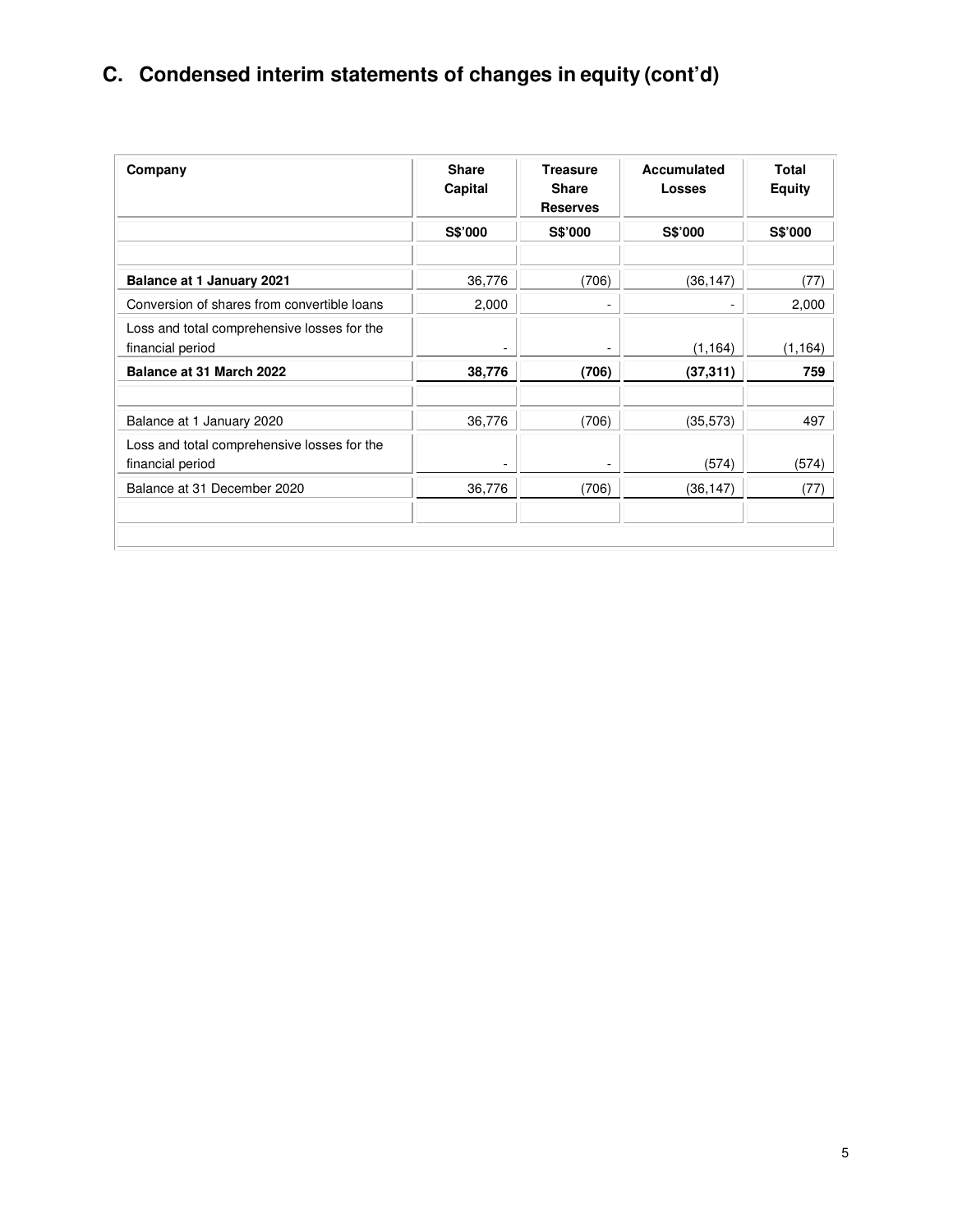|                                                                | Group               |                          |
|----------------------------------------------------------------|---------------------|--------------------------|
|                                                                | 15 months<br>ended  | 12 months<br>ended       |
|                                                                | 31<br>March<br>2022 | 31<br>December<br>2020   |
|                                                                | S\$'000             | S\$'000                  |
| <b>CASH FLOWS FROM OPERATING ACTIVITIES</b>                    |                     |                          |
| (Loss)/profit before income tax                                | (2, 247)            | 16,971                   |
| Adjustments for:-                                              |                     |                          |
| Depreciation of plant and equipment                            | 54                  | 29                       |
| Impairment loss on trade receivables                           |                     | 3,959                    |
| Gain on disposal of discontinued operation                     | $\blacksquare$      | (21, 525)                |
| Gain on termination of ROU assets                              | (4)                 |                          |
| Fair value adjustments on borrowings                           | (147)               |                          |
| Finance expense                                                | 54                  | $\overline{7}$           |
| Operating loss before working capital changes                  | (2, 290)            | (559)                    |
| Changes in operating assets and liabilities:-                  |                     |                          |
| Inventories                                                    | (720)               |                          |
| Trade and other receivables                                    | (334)               | 4,296                    |
| Trade and other payables                                       | 920                 | (1,378)                  |
| Contract liability                                             | 200                 |                          |
| Cash (used in)/generated from operations                       | (2, 224)            | 2,359                    |
| <b>Taxation paid</b>                                           | (200)               | (162)                    |
| Net cash (used in)/generated from operating activities         | (2, 424)            | 2,197                    |
| <b>CASH FLOWS FROM INVESTING ACTIVITIES</b>                    |                     |                          |
| Net cashflow from disposal of discontinued operation           |                     | 10 <sub>1</sub>          |
| Acquisition of a subsidiary, net of cash acquired              | (27)                | $\overline{\phantom{a}}$ |
| Purchase of plant and equipment                                | (43)                | $\overline{\phantom{a}}$ |
| Deposit paid to renovation works                               | (204)               | $\blacksquare$           |
| Deposit paid to purchase of a property                         | (600)               | $\overline{\phantom{a}}$ |
| Advance to a third party                                       | (600)               |                          |
| Net cash (used in)/generated from investing activities         | (1, 474)            | 10 <sup>1</sup>          |
| <b>CASH FLOWS FROM FINANCING ACTIVITIES</b>                    |                     |                          |
| Interest paid                                                  | (12)                |                          |
| Proceeds from convertible loans                                | 2,000               | $\blacksquare$           |
| Advance from a director related company                        | 300                 | $\overline{\phantom{a}}$ |
| Proceeds from borrowings                                       | 750                 | $\blacksquare$           |
| Repayment of principal portion of lease liabilities            | (51)                | $\overline{\phantom{a}}$ |
| Repayment of borrowings                                        |                     | (37)                     |
| Dividend paid to non-controlling interest                      |                     | (1,320)                  |
| Net cash generated from/(used in) financing activities         | 2,987               | (1, 357)                 |
| Net (decrease)/increase in cash and cash equivalents           | (911)               | 850                      |
| Cash and cash equivalents at beginning of the financial period | 986                 | 136                      |
| Cash and cash equivalents at end of the financial period       | 75                  | 986                      |

# **D. Condensed interim consolidated statement of cash flows**

# **List of significant non-cash transactions:**

| Conversion of shares from convertible loans (Note 13) | ,000 |  |
|-------------------------------------------------------|------|--|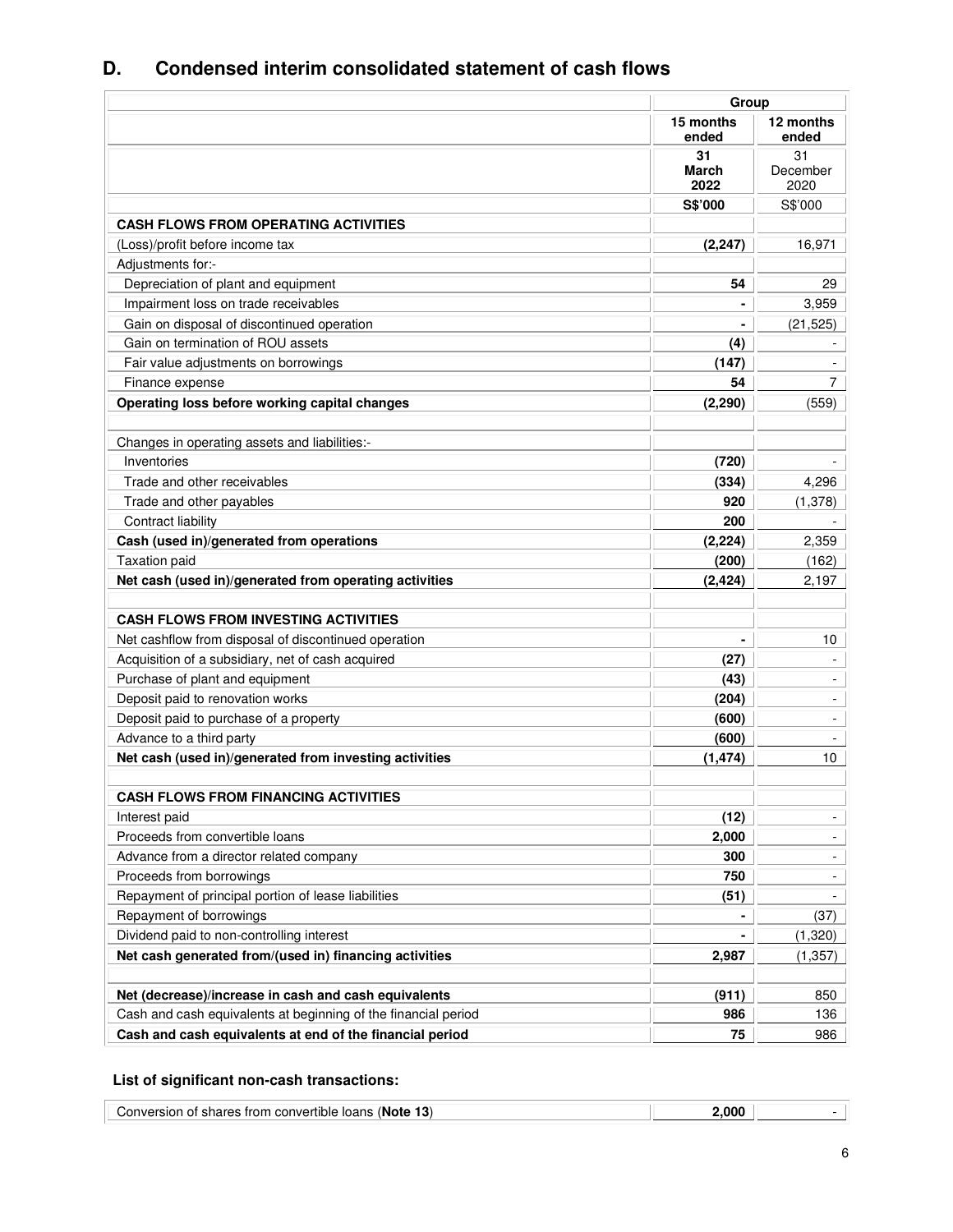# **E. Notes to the condensed interim financial statements**

# **1. General information**

KTL Global Limited (the "**Company**") is a limited liability company domiciled and incorporated in Singapore and is listed on the Singapore Exchange Securities Trading Limited ("**SGX-ST**"). The address of the Company's registered office and its principal place of business is at 18 Boon Lay Way, #10-139 Tradehub 21, Singapore 609966.

These interim consolidated financial statements as at and for the three months ended 31 March 2022 ("**5Q2021**") and fifteen months ended 31 March 2022 ("**15M2021**") comprise the Company and its subsidiaries (collectively, the "**Group**").

The principal activity of the Company is investment holding and the principal activities of the Group are sale and distribution of fresh vegetable and fruit produce (including import and export of fruits and vegetables, and growing of leafy and fruit vegetables), provision of technical, operational, procurement management services and other related services.

#### Change of financial year end

On 10 January 2022, the Company announced a change of its financial year end from 31 December to 30 June. With this change, the Company's current financial year will cover a period of 18 months from 1 January 2021 to 30 June 2022.

### Rationale for the Change of Financial Year End

The Group had suspended its BOP services business since January 2021. Following the completion of the Company's acquisition of the entire issued and paid-up share capital of Tianci Agritech Pte. Ltd. ("**TCA**") on 28 June 2021, the Group operates in one business segment involved in the sale and distribution of fresh vegetables and fruit produce. The Group will, as at 31 December 2021, record operations from TCA for only six (6) months. The Board is of the view that it would be more meaningful and reflective of the Group's performance if the financial year end of the Group was changed to 30 June which would then capture a full year of business activities of the Group. In addition, as announced on 17 August 2021, the Company had requested for voluntary suspension for trading of its shares on 17 August 2021 in view of the receipt by the Company of the auditor's report on discovery of potential fraud (the "**Report**"). The Audit Committee and the Board has engaged Deloitte & Touche Financial Advisory Services Pte Ltd ("**Deloitte**") to undertake an independent review of the concerns raised in the Report, including the provision of branding, operation and procurement (the "**BOP**") business segment of Bluegas Private Limited (the "**Review**"). The Review is currently still ongoing. The Board is of the view that the change would allow the Company additional time to strengthen and standardise its internal control processes thereby improving administrative and operational efficiencies. Please refer to the announcement dated 10 January 2022 for more details regarding the change of financial year end.

#### **2. Going concern**

The Company and the Group recorded a net loss of S\$1.2 million and S\$2.3 million respectively for the fifteen months ended 31 March 2022. These conditions indicate an existence of a material uncertainty that may cast significant doubt on the Company's and the Group's ability to continue as a going concern.

The Board has assessed that there is an urgent need to raise funds and look for opportunities to inject new revenue-generating businesses into the Group. The Group has recently taken the following actions to (i) operate as a going concern; and (ii) meet its short-term obligations as and when they fall due:

- a) sourced for new customers and held discussions with the Group's major customers to seek higher sales volume and negotiate for better prices;
- b) continuously seek improvements in the procurement and warehousing processes;
- c) the Company has on 11 November 2021 entered into a loan agreement with Mr Chin Teck Oon, the Group CEO and shareholder of up to S\$1.5 million to the Company ("**CEO Loan**"). The CEO Loan is unsecured, bears interest at 2% per annum and has a term of 3 years from the date of drawdown; and
- d) the Company has on 1 March 2022 entered into a loan agreement with Mr Wu Yongqiang, the Non-Executive Non-Independent Director and Non-Executive Chairman of the Company and shareholder of up to S\$10.0 million to the Company ("**Shareholder Loan**"). The Shareholder Loan is unsecured, bears interest at 5% per annum and has a term of 5 years from the date of drawdown. The Shareholder Loan will be subject to the approval of Shareholders pursuant to Rule 906(1)(a) of the SGX-ST Listing Rules, which will be obtained at an extraordinary general meeting to be convened.

The Company's and the Group's financial statements have been prepared on a going concern basis as the management is of the view that the Company and the Group will be able to continue as a going concern. If the Group is unable to continue in operational existence for the foreseeable future, the Group may be unable to discharge its liabilities in the normal course of business and adjustments may have to be made to reflect the situation that assets may need to be realised other than in the normal course of business and at amounts which could differ significantly from the amounts at which they are currently recorded in the condensed interim statement of financial position. In addition, the Group may have to reclassify non-current assets and liabilities as current assets and liabilities respectively, and to provide for further liabilities which may arise. No such adjustments have been made to these condensed financial statements.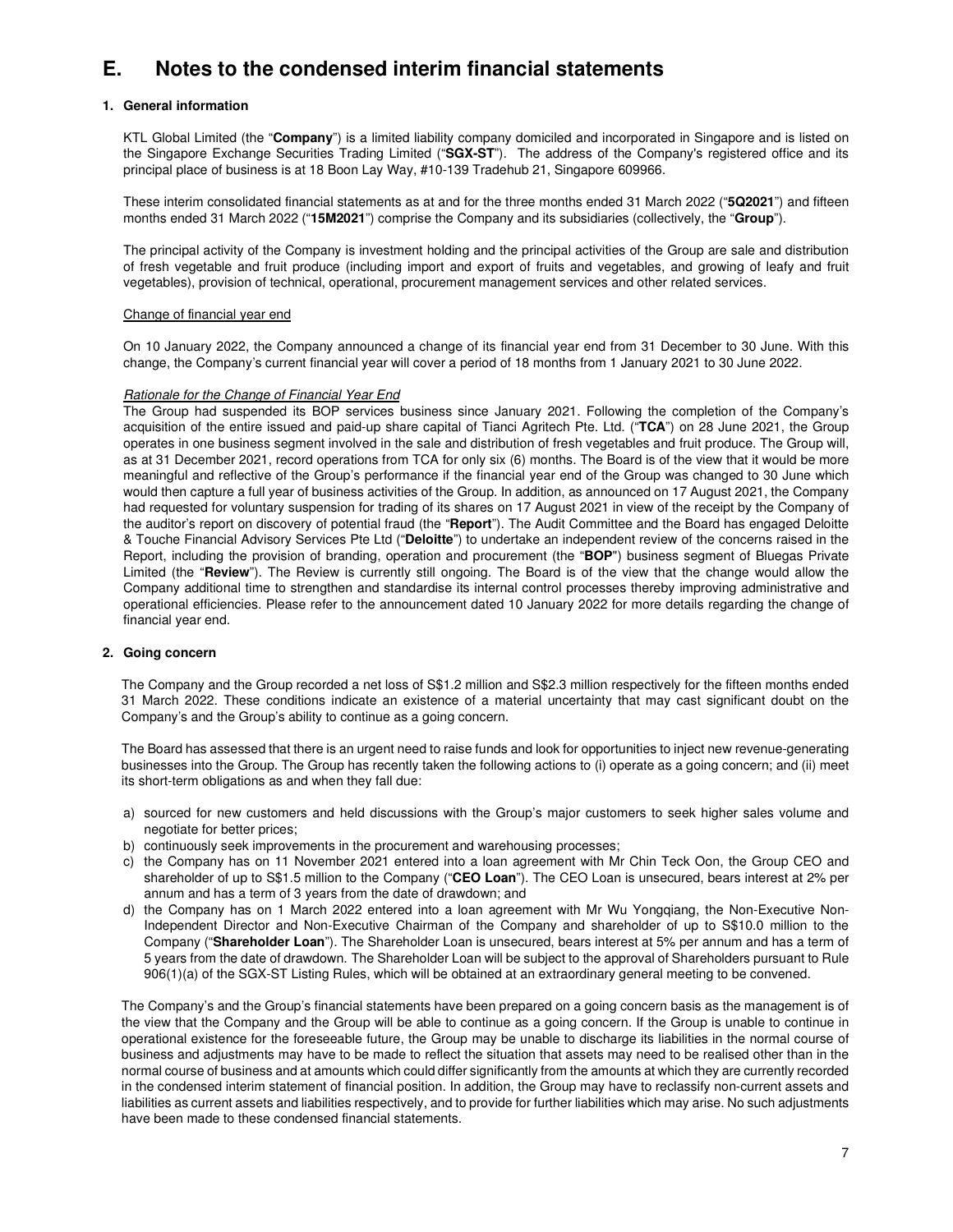#### **3. Basis of preparation**

The condensed interim financial statements for the fifteen months ended 31 March 2022 have been prepared in accordance with Singapore Financial Reporting Standards (International) (SFRS(I)) 1-34 Interim Financial Reporting issued by the Accounting Standards Council Singapore. The condensed interim financial statements do not include all the information required for a complete set of financial statements. However, selected explanatory notes are included to explain events and transactions that are significant to an understanding of the changes in the Group's financial position and performance of the Group since the last audited financial statements for the year ended 31 December 2020. The accounting policies adopted are consistent with those of the previous financial year which were prepared in accordance with SFRS(I)s, except for the adoption of new and amended standards as set out in Note 3.1 below. The condensed interim financial statements are presented in Singapore Dollars ("S\$") and rounded to nearest thousand ("S\$'000") except when otherwise indicated.

#### **3.1 New and amended standards adopted by the Group**

A number of amendments to Standards have become applicable for the current reporting period. The Group did not have to change its accounting policies or make retrospective adjustments as a result of adopting those standards.

#### **3.2 Use of estimates and judgements**

In preparing the condensed interim financial statements, management has made judgements, estimates and assumptions that affect the application of accounting policies and the reported amounts of assets and liabilities, income and expense. Actual results may differ from these estimates. Except for net realisable value of inventories as disclosed in Note 15, the significant judgements made by management in applying the Group's accounting policies and the key sources of estimation uncertainty were the same as those that applied to the consolidated financial statements as at and for the year ended 31 December 2020.

Estimates and underlying assumptions are reviewed on an ongoing basis. Revisions to accounting estimates are recognised in the period in which the estimates are revised and in any future periods affected.

Information about assumptions and estimation uncertainties that have a significant risk of resulting in a material adjustment to the carrying amounts of assets and liabilities within the next interim period are included in Note 15.

#### **4. Seasonal operations**

The Group's businesses are not affected significantly by seasonal or cyclical factors during the financial period.

#### **5. Revenue and segment information**

#### Business segment

Due to the change in the Company's financial year end from 31 December to 30 June, the revenue for the current financial year is from 1 January 2021 to 30 June 2022 (18-month period) ("**FY2021**").

Following the completion of the Company's acquisition of TCA on 28 June 2021, the Group operates in one business segment involved in the sales and distribution of fresh vegetable and fruit produce in FY2021.

The revenue for the fifteen months ended 31 March 2022 was generated from the sales and distribution of fresh vegetable and fruit produce by TCA.

The revenue for the twelve months ended 31 December 2020 ("**12M2020**") was generated by its 80% owned subsidiary, Bluegas Private Limited ("**Bluegas**") from the BOP services to our clients in the People's Republic of China ("**PRC**") that manufactures smart automatic vending kiosks for the sales and dispensation of medical consumables and supplements. The Group has suspended its BOP services business since January 2021.

#### Geographical segment

In FY2021, the Group's operations related to sales and distribution of fresh vegetables and fruit produce operations are located in Singapore. Revenue for the 12-month period ended 31 December 2020 represents income from BOP services generated entirely in the PRC.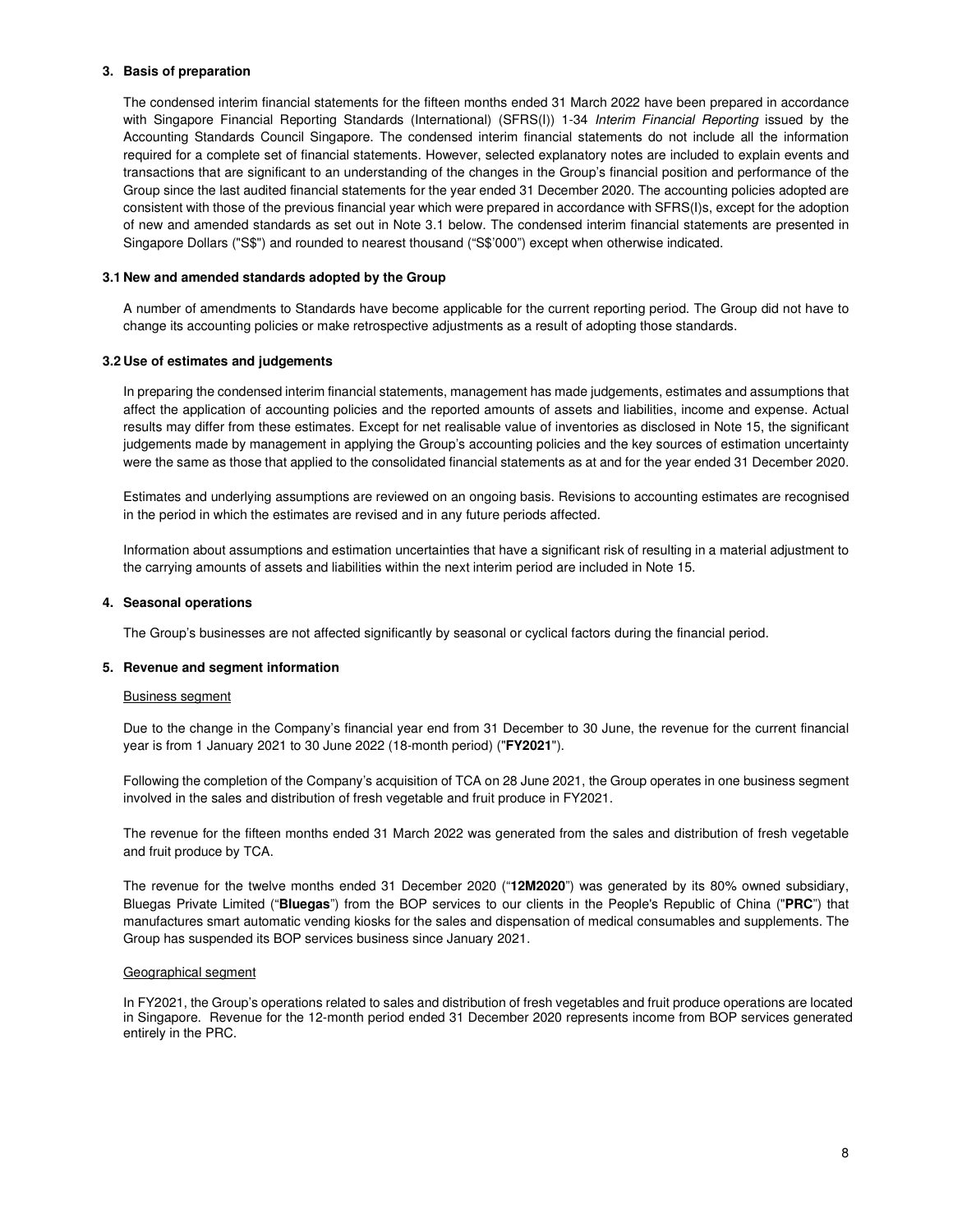# **6. Financial assets and liabilities**

# **(i) Financial instruments by category**

At the reporting date, the aggregate carrying amount of financial assets at amortised cost are as follows:

|                                                             | Group            |                     | Company          |                     |
|-------------------------------------------------------------|------------------|---------------------|------------------|---------------------|
|                                                             | 31 March<br>2022 | 31 December<br>2020 | 31 March<br>2022 | 31 December<br>2020 |
|                                                             | <b>S\$'000</b>   | S\$'000             | S\$'000          | S\$'000             |
| Financial assets measured at<br>amortised costs             |                  |                     |                  |                     |
| Trade receivables                                           | 322              | -                   | ۰                |                     |
| Other receivables and deposits                              | ۰                | 32                  | ۰                | 23                  |
| Amount due from subsidiaries                                | ۰                |                     | 1,964            |                     |
| Cash and bank balances                                      | 75               | 986                 | 6                | 6                   |
| <b>Total financial assets measured</b><br>at amortised cost | 397              | 1,018               | 1,970            | 29                  |

At the reporting date, the aggregate carrying amount of financial liabilities at amortised cost are as follows:

|                                                             | Group            |                          | Company          |                     |  |
|-------------------------------------------------------------|------------------|--------------------------|------------------|---------------------|--|
|                                                             | 31 March<br>2022 | 31 December<br>2020      | 31 March<br>2022 | 31 December<br>2020 |  |
|                                                             | S\$'000          | S\$'000                  | S\$'000          | S\$'000             |  |
| <b>Financial liabilities measured at</b><br>amortised costs |                  |                          |                  |                     |  |
| Trade payables                                              | 263              | 12                       | ٠                | 12                  |  |
| Other payables and accruals                                 | 846              | 156                      | 790              | 94                  |  |
| <b>Borrowings</b>                                           | 958              | 50                       | 621              |                     |  |
| Amount due to subsidiaries                                  | ۰                | $\overline{\phantom{a}}$ | 10               |                     |  |
| Total financial liabilities measured<br>at amortised cost   | 2,067            | 218                      | 1,421            | 106                 |  |

## **(ii) Fair value measurements**

### **Fair value of financial instruments by classes that are not carried at fair value and whose carrying amounts are reasonable approximation of fair value**

The carrying amounts of cash and bank balances, trade and other receivables, trade and other payables approximate their fair values, either due to their short-term period of maturity and/or where the effect of discounting is immaterial.

The carrying amounts of borrowings approximate their fair values at the end of the reporting period, as the market lending rate at the end of the reporting period was not significantly different from either the interest rates of borrowings or market lending rate at the initial measurement date of the borrowings.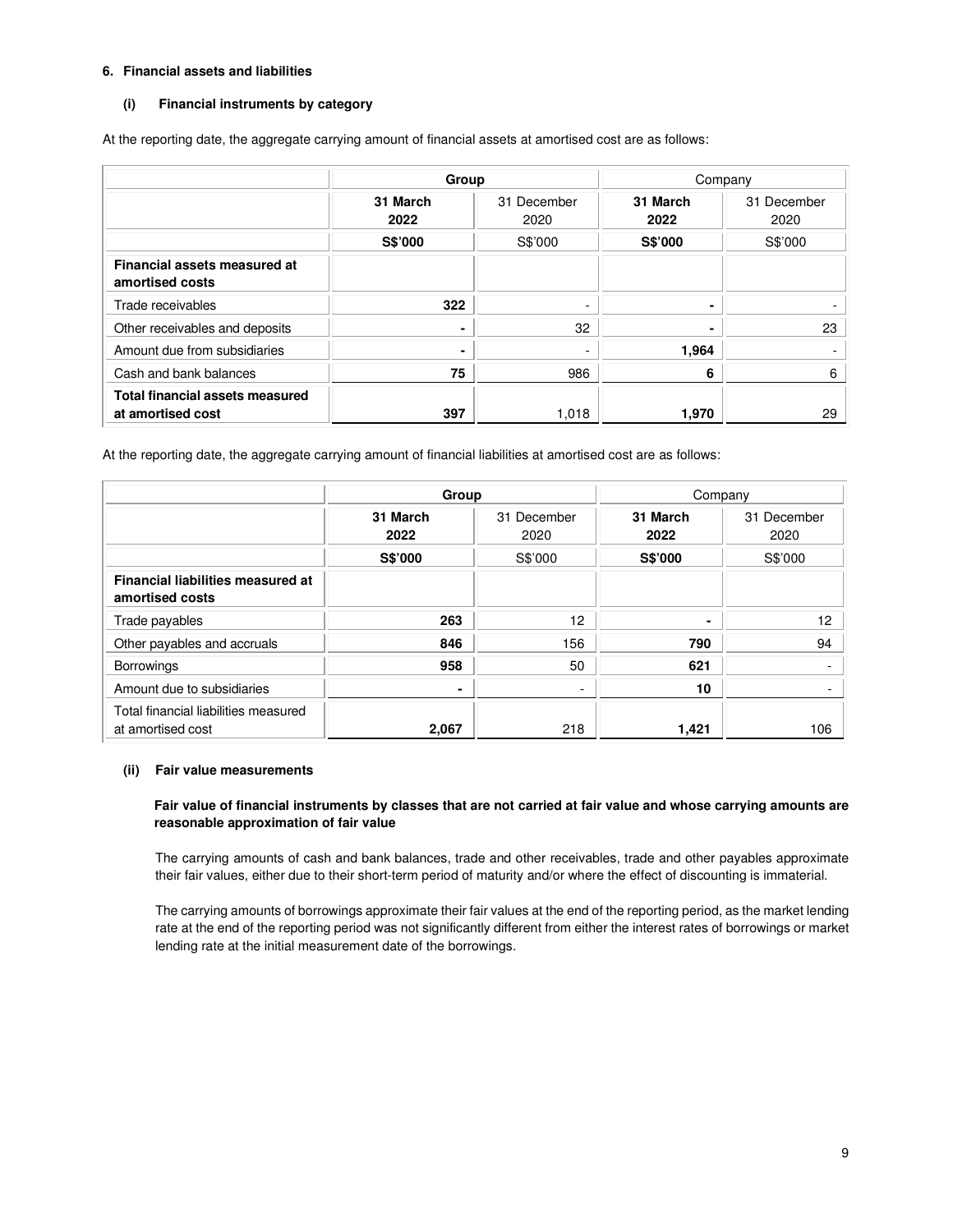# **7. Loss before tax**

This determined after charging/(crediting) the following:

|                                                |                     | Group                    |           |                     | Group                    |           |
|------------------------------------------------|---------------------|--------------------------|-----------|---------------------|--------------------------|-----------|
|                                                |                     | 3 months ended           |           | 15 months<br>ended  | 12 months<br>ended       |           |
|                                                | 31<br>March<br>2022 | 31<br>March<br>2021      | Change    | 31<br>March<br>2022 | 31<br>December<br>2020   | Change    |
|                                                | S\$'000             | S\$'000                  | $\%$      | S\$'000             | S\$'000                  | $\%$      |
| Depreciation of plant and equipment            | 9                   | 7                        | 29        | 54                  | 29                       | 86        |
| Impairment loss on trade receivables           | ٠                   | ٠                        | <b>NM</b> | ۰                   | 3,959                    | <b>NM</b> |
| Fair value adjustments on borrowings           | (5)                 | $\overline{\phantom{a}}$ | NM.       | (147)               | $\overline{\phantom{a}}$ | <b>NM</b> |
| Gain on disposal of discontinued<br>operations | ۰                   | $\overline{\phantom{a}}$ | <b>NM</b> |                     | (21, 525)                | <b>NM</b> |
| Gain on termination of ROU assets              | ۰                   | ٠                        | <b>NM</b> | (4)                 | $\overline{\phantom{a}}$ | <b>NM</b> |
|                                                |                     |                          |           |                     |                          |           |

NM - not meaningful

# **8. Income tax expenses/(credit)**

The Group calculates the period income tax expense using the tax rate that would be applicable to the expected taxable income. The major components of income tax expense in the condensed interim consolidated statement of profit or loss are:

|                                         | Group               |                     | Group                      |                        |  |
|-----------------------------------------|---------------------|---------------------|----------------------------|------------------------|--|
|                                         | 3 months ended      |                     | 15 months<br>ended         | 12 months<br>ended     |  |
|                                         | 31<br>March<br>2022 | 31<br>March<br>2021 | 31<br><b>March</b><br>2022 | 31<br>December<br>2020 |  |
|                                         | S\$'000             | S\$'000             | S\$'000                    | S\$'000                |  |
| Current tax expenses                    |                     |                     |                            |                        |  |
| Current year                            | ٠                   | -                   | ۰                          |                        |  |
| Under/(over) provision in prior<br>year | ٠                   | -                   | 33                         | (1, 416)               |  |
| Total income tax<br>expenses/(credit)   |                     | -                   | 33                         | $(1, 416)$ $ $         |  |

# **9. Significant related party transactions**

Other than disclosed elsewhere in the financial statements, transactions carried out with related parties in the normal course of business on terms agreed between the parties are as follows:

|                                                                                            | Group               |                     | Group               |                        |
|--------------------------------------------------------------------------------------------|---------------------|---------------------|---------------------|------------------------|
|                                                                                            | 3 months ended      |                     | 15 months<br>ended  | 12 months<br>ended     |
|                                                                                            | 31<br>March<br>2022 | 31<br>March<br>2021 | 31<br>March<br>2022 | 31<br>December<br>2020 |
|                                                                                            | <b>S\$'000</b>      | S\$'000             | <b>S\$'000</b>      | S\$'000                |
| Drawdown of CEO Loan                                                                       | 50                  |                     | 750                 |                        |
| Corporation in which a director<br>of the Group is a member of<br>key management personnel |                     |                     |                     |                        |
| - Advance received from                                                                    | ۰                   |                     | 300                 |                        |
| - Legal services rendered by                                                               | 105                 |                     | 255                 |                        |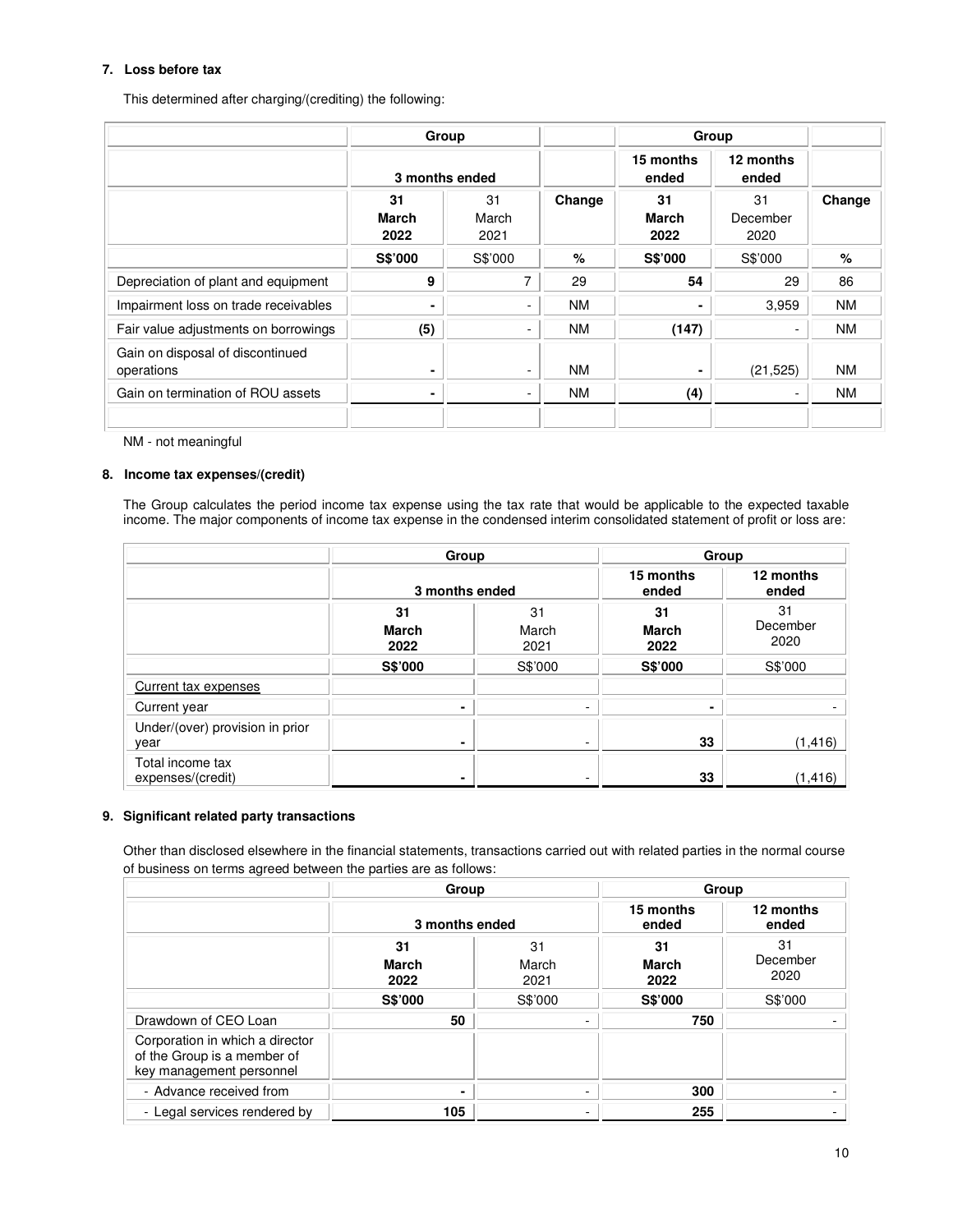# **10. Net assets/ (liabilities) value**

|                                                                                                                                                                   | Group            |                     | Company          |                     |
|-------------------------------------------------------------------------------------------------------------------------------------------------------------------|------------------|---------------------|------------------|---------------------|
|                                                                                                                                                                   | 31 March<br>2022 | 31 December<br>2020 | 31 March<br>2022 | 31 December<br>2020 |
| Net assets/(liabilities) value per ordinary<br>share based on issued share capital<br>excluding treasury shares as at the end<br>of the period/year (SGD in cent) | 0.30             | 0.42                | 0.22             | (0.02)              |
| Number of ordinary shares issued at the<br>end of the period ('000)                                                                                               | 347,927          | 315,669             | 347,927          | 315,669             |

## **11. Plant and equipment**

During the financial period ended 31 March 2022, the Group purchased plant and equipment amounting to S\$0.04 million and Right-Of-Use ("**ROU**") assets of S\$0.07 million and terminated ROU assets amounting to S\$0.03 million. There was no acquisition and disposal of plant and equipment and ROU assets for the 12-month financial year ended 31 December 2020.

### **12.Trade receivables**

|                                    | Group            |                     | Company                  |                     |
|------------------------------------|------------------|---------------------|--------------------------|---------------------|
|                                    | 31 March<br>2022 | 31 December<br>2020 | 31 March<br>2022         | 31 December<br>2020 |
|                                    | <b>S\$'000</b>   | S\$'000             | S\$'000                  | S\$'000             |
| Trade receivables                  | 322              | 3,959               |                          |                     |
| Less: allowance for doubtful debts | ۰                | (3,959)             | $\overline{\phantom{0}}$ |                     |
|                                    | 322              | -                   | -                        |                     |

# **13. Borrowings**

|                                                                             | Group            |                          | Company                  |                     |
|-----------------------------------------------------------------------------|------------------|--------------------------|--------------------------|---------------------|
|                                                                             | 31 March<br>2022 | 31 December<br>2020      | 31 March<br>2022         | 31 December<br>2020 |
|                                                                             | S\$'000          | S\$'000                  | S\$'000                  | S\$'000             |
| Lease liabilities                                                           | 37               | 50                       | $\overline{\phantom{a}}$ |                     |
| Borrowings                                                                  | 921              | $\blacksquare$           | 621                      |                     |
|                                                                             | 958              | 50                       | 621                      |                     |
| Represented by:                                                             |                  |                          |                          |                     |
| Amount repayable in one year or less, or on<br>demand, unsecured            |                  |                          |                          |                     |
| Lease liabilities                                                           | 34               | 31                       | ۰                        |                     |
| Borrowings - advance from a director<br>related company                     | 300              | $\overline{\phantom{a}}$ | ٠                        |                     |
|                                                                             | 334              | 31                       | -                        |                     |
| Amount repayable after one year and not<br>later than five years, unsecured |                  |                          |                          |                     |
| Lease liabilities                                                           | 3                | 19                       | ۰                        |                     |
| Convertible Loans                                                           | ۰                | ۰                        | ۰                        |                     |
| Borrowings - CEO Loan                                                       | 621              | $\blacksquare$           | 621                      |                     |
|                                                                             | 624              | 19                       | 621                      |                     |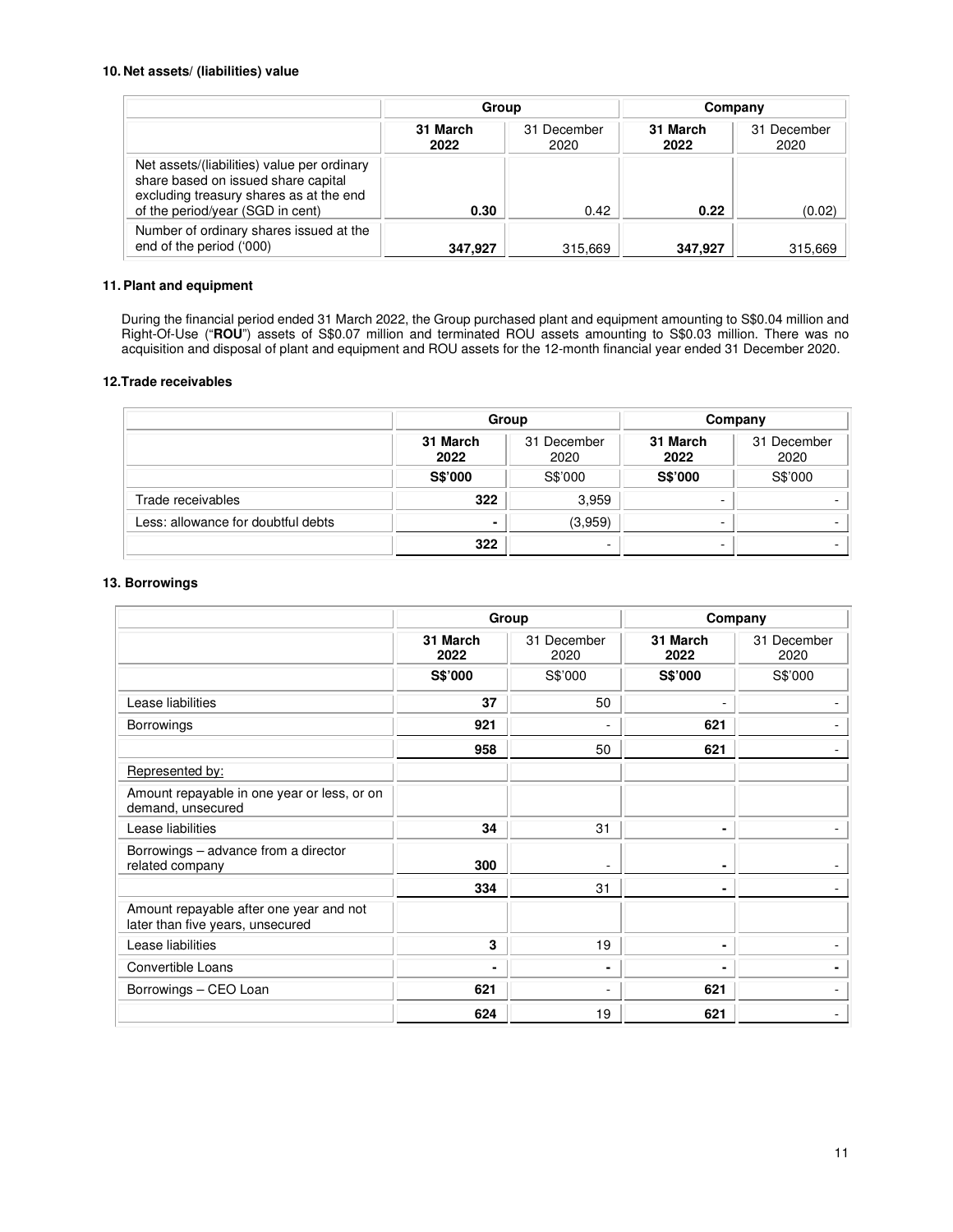### **13. Borrowings (cont'd)**

#### Lease liabilities

During the financial period ended 31 March 2022, the Group purchased a ROU asset of S\$0.07 million (31 December 2020: nil) from a third party with a lease term of 2 years. The lease liability was recognised in accordance with SFRS(I) 16. The Group has terminated a ROU asset with a carrying value of S\$0.03 million in FY2021. The associated lease liabilities of S\$0.03 million was derecognised upon termination of lease term in 15M2021. A difference between ROU assets and lease liabilities of S\$40,000 was recorded in the other income.

### Advance from a director related company

During the financial period ended 31 March 2022, the Group received advances from a director related company. The advances are unsecured, interest free and repayable on demand. There was no such advance for the financial year ended 31 December 2020.

#### Convertible Loans

The Company has on 3 June 2021 entered into convertible loan agreements with He Yi, Lin Miaoli and Ng Yu Shu Andy (collectively, the "**Lenders**"), pursuant to which the Lenders have agreed to extend up to S\$2,000,000 in aggregate principal amount of convertible loans at 2% per annum (the "**Convertible Loans**") to the Company. The Convertible Loans were initially recognised at its amortised costs and subsequently remeasured at fair value.

In January 2022, the Lenders have opted to exercise their right to convert the entire Convertible Loans in the principal amount of S\$2,000,000 in accordance with the terms and subject to the conditions of the Convertible Loan agreements. Pursuant to the conversion, the Company has on 10 March 2022 issued and allotted 32,258,063 Conversion Shares to the Lenders at a conversion price of S\$0.062 per share.

Following the allotment and issue of the Conversion Shares, the issued and paid-up share capital of the Company has increased from S\$36,775,995 comprising 315,669,019 Shares to S\$38,775,995 comprising 347,927,082 Shares.

#### CEO Loan

During the financial period ended 31 March 2022, the CEO Loan totalling S\$750,000 has been drawdown. The CEO Loan was initially recognised at its amortised costs and subsequently remeasured at fair value. A fair value gain on CEO Loan of S\$5,000 and S\$ S\$147,000 were recorded in other income in 5Q2021 and 15M2021 respectively. An unwinding discount of CEO Loan of S\$18,000 was recorded in finance costs in 5Q2021 and 15M2021.

#### **14. Share Capital**

The changes in the Company's share capital were as follows:

|                                                                                                                                     | <b>Group and Company</b> |                                        |  |
|-------------------------------------------------------------------------------------------------------------------------------------|--------------------------|----------------------------------------|--|
|                                                                                                                                     | No. of Shares            | <b>Share Capital</b><br><b>S\$'000</b> |  |
| As at 1 January 2021                                                                                                                | 315,669,019              | 36,776                                 |  |
| New shares issued on conversion of Convertible Loans of S\$2.0 million at<br>the conversion price of S\$0.062 each on 10 March 2022 | 32,258,063               | 2,000                                  |  |
| As at 31 March 2022                                                                                                                 | 347,927,082              | 38,776                                 |  |

There are no treasury shares or subsidiary holdings as at the end of the current financial period and as at the end of the corresponding period of the immediately preceding financial year.

The Company has no outstanding options, convertible securities, treasury shares or subsidiary holdings as at 31 March 2022 and 31 December 2020.

There were no sales, transfers, cancellation and /or use of treasury shares or subsidiary holdings during the current financial period.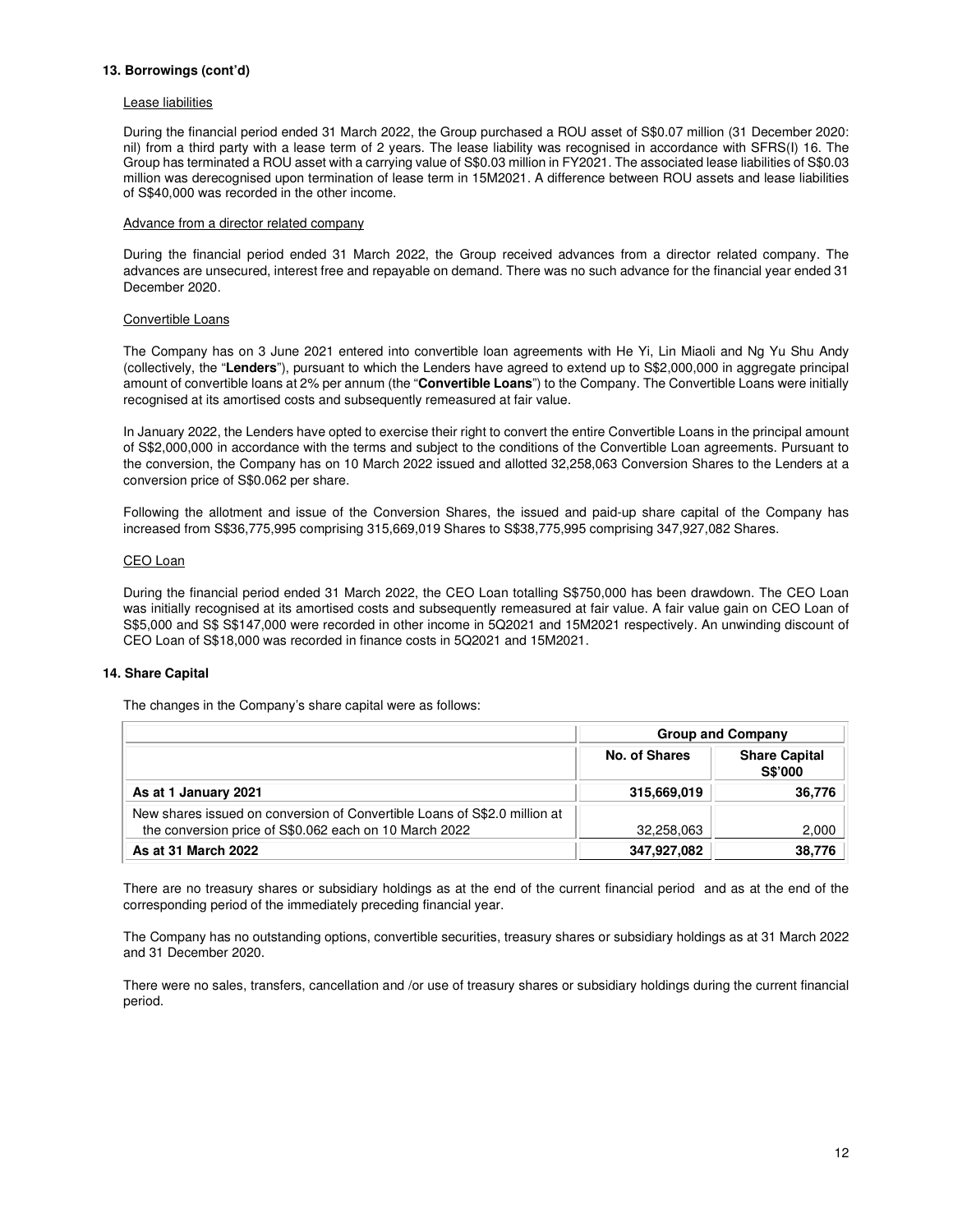### **15. Critical accounting estimates, assumptions and judgements**

Estimates, assumptions and judgements are continually evaluated and are based on historical experience and other factors, including expectations of future events that are believed to be reasonable under the circumstances.

# **(i) Critical accounting estimates and assumptions**

The Group makes estimates and assumptions concerning the future. The resulting accounting estimates will, by definition, seldom equal the related actual results. The estimates and assumptions that have a significant risk of causing a material adjustment to the carrying amounts of assets and liabilities within the next financial year are discussed below. For the fifteen months ended 31 March 2022, except for net realisable value of inventories as disclosed below, there were no significant updates to the estimates and assumptions applied since the audited financial statements as at 31 December 2020.

Information about assumption and estimation uncertainties that have a significant risk of resulting in a material adjustment to the carrying amount of assets and liabilities within the next interim period are included in the following notes:

### (a) Impairment of non-financial assets

An impairment exists when the carrying value of an asset or cash generating unit exceeds its recoverable amount, which is the higher of its fair value less costs to sell and its value in use. The fair value less costs to sell calculation is based on available data from binding sales transactions in an arm's length transaction of similar assets or observable market prices less incremental costs for disposing the asset. The value in use calculation is based on a discounted cash flow model. In estimating the future cash flows, management has taken into account past performance, market expectation and the Group's marketing plan.

### (b) Allowance for doubtful trade receivables

The Group uses an individual (debtor-by-debtor) basis to calculate expected credit losses ("**ECLs**") for trade receivables. There is critical judgement used in the measurement of expected credit losses and forward-looking assumptions. The amount of ECLs is sensitive to changes in circumstances and of forecast economic conditions. The Group's historical credit loss experience and forecast of economic conditions may also not be representative of customer's actual default in the future.

### (c) Useful lives of plant and equipment

The cost of plant and equipment is depreciated on a straight-line basis over the plant and equipment's estimated economic useful lives. Management estimates the useful lives of these plant and equipment to be within 2 to 3 years. Changes in the expected level of usage and technological developments could impact the economic useful lives of these assets, therefore future depreciation charges could be revised.

# (d) Estimated net realisable value of inventories

Management estimates the net realisable values of inventories, taking into account the most reliable evidence available at each reporting date. The future realisation of these inventories may be affected by future technology or other market-driven changes that may reduce future selling prices. A change in any of these assumptions will alter the estimated net realisable value and may therefore impact the carrying value of inventories.

# **(ii) Critical judgements in applying the entity's accounting policies**

Information about critical judgements in applying accounting policies that have the most significant effect on the amount recognised in the condensed interim financial statements is included in the following notes:

# (a) Determination of functional currency

The Group measures foreign currency transactions in the respective functional currencies of the Company and its subsidiaries. In determining the functional currencies of the entities in the Group, judgement is required to determine the currency that mainly influences sales prices for goods and services and of the country whose competitive forces and regulations mainly determines the sales prices of its goods and services. The functional currencies of the entities in the Group are determined based on management's assessment of the economic environment in which the entities operate and the entities' process of determining sales prices.

#### **16. Subsequent events**

There are no known subsequent events which have led to adjustments to this set of condensed interim financial statements.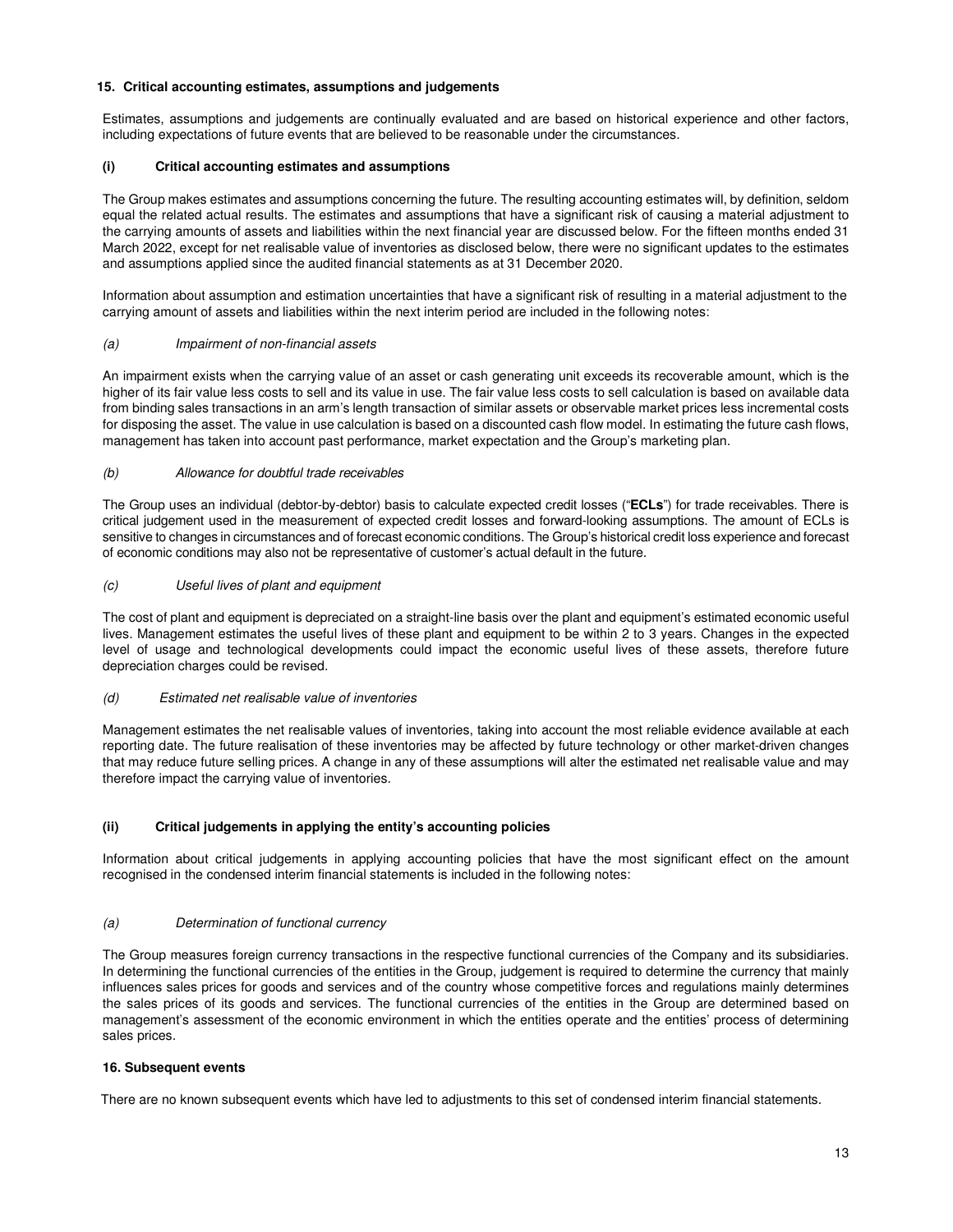# **F. Other Information Required by Listing Rule Appendix 7.2**

**1. Whether the figures have been audited or reviewed, and in accordance with which auditing standard or practice**

These figures have not been audited or reviewed.

- **2. Where the latest financial statements are subject to an adverse opinion, qualified opinion or disclaimer of opinion: a) Updates on the efforts taken to resolve each outstanding audit issue;** 
	- **b) Confirmation from the Board that the impact of all outstanding audit issues on the financial statements have been adequately disclosed. This is not required for any audit issue that is a material uncertainty relating to going concern**

The disclaimer of opinion issued by the auditors were in relation to (i) trade receivables and corresponding revenue and (ii) allocation of dividends and profits/losses of a subsidiary of the Company, Bluegas, between the Company and the noncontrolling interest of the Bluegas. For more details of the audit opinion, please refer to the Company's announcement dated 31 August 2021.

The independent reviewer, Deloitte was appointed on 14 August 2021. The review is still ongoing.

At the latest annual general meeting convened and held by electronic means on 24 September 2021, the ordinary resolution for the re-appointment of RT LLP as auditors of the Company was not approved by the Shareholders, thereby resulting in the vacancy in the office of the Company's auditors. The Company is taking necessary steps to appoint another firm of auditors to act as the independent auditors of the Company.

The Company will make necessary announcements as and when there are any material updates in respect of the foregoing.

Save as disclosed, the Board confirms that the impact of all outstanding audit issues on the financial statements has been adequately disclosed.

- **3. A review of the performance of the group, to the extent necessary for a reasonable understanding of the group's business. It must include a discussion of the following:-** 
	- **(a) any significant factors that affected the turnover, costs, and earnings of the group for the current financial period reported on, including (where applicable) seasonal or cyclical factors; and**
	- **(b) any material factors that affected the cash flow, working capital, assets or liabilities of the group during the current financial period reported on**

#### **Profit or Loss Review 5Q2021 & 15M2021**

#### **Revenue**

Following the completion of the Company's acquisition of TCA on 28 June 2021, the revenue for 5Q2021 and 15M2021 was generated from the sales and distribution of fresh vegetable and fruit produce in 5Q2021 and 15M2021.

The revenue for 12M2020 was generated from the provision of BOP services to our clients in the PRC that manufactures smart automatic vending kiosks for the sales and dispensation of medical consumables and supplements. The Group has suspended its BOP services business since January 2021. Accordingly, there was no revenue for the comparative financial period from 1 January 2021 to 31 March 2021.

#### **Cost of sales**

In 5Q2021 and 15M2021, the cost of sales included cost of fresh vegetable and fruit produce and other costs such as shipping and handling expenses.

In 12M2020, costs of sales of S\$0.8 million were related to the purchase of vending machines for BOP services.

# **Gross profit**

The Group recorded a gross profit of S\$48,000 and S\$14,000 in sales of fresh vegetable and fruit produce in 5Q2021 and 15M2021. The thin gross profit was due mainly to relatively low selling price so as to promote the business and costs of sales was also adversely affected by a surge in shipping costs in FY2021 which could not be passed on to our customers.

The Group's gross profit from BOP services amounting to S\$1.2 million in 12M2020 was derived from the revenue of \$2.0 million offset against the cost of sales of S\$0.8 million in 12M2020.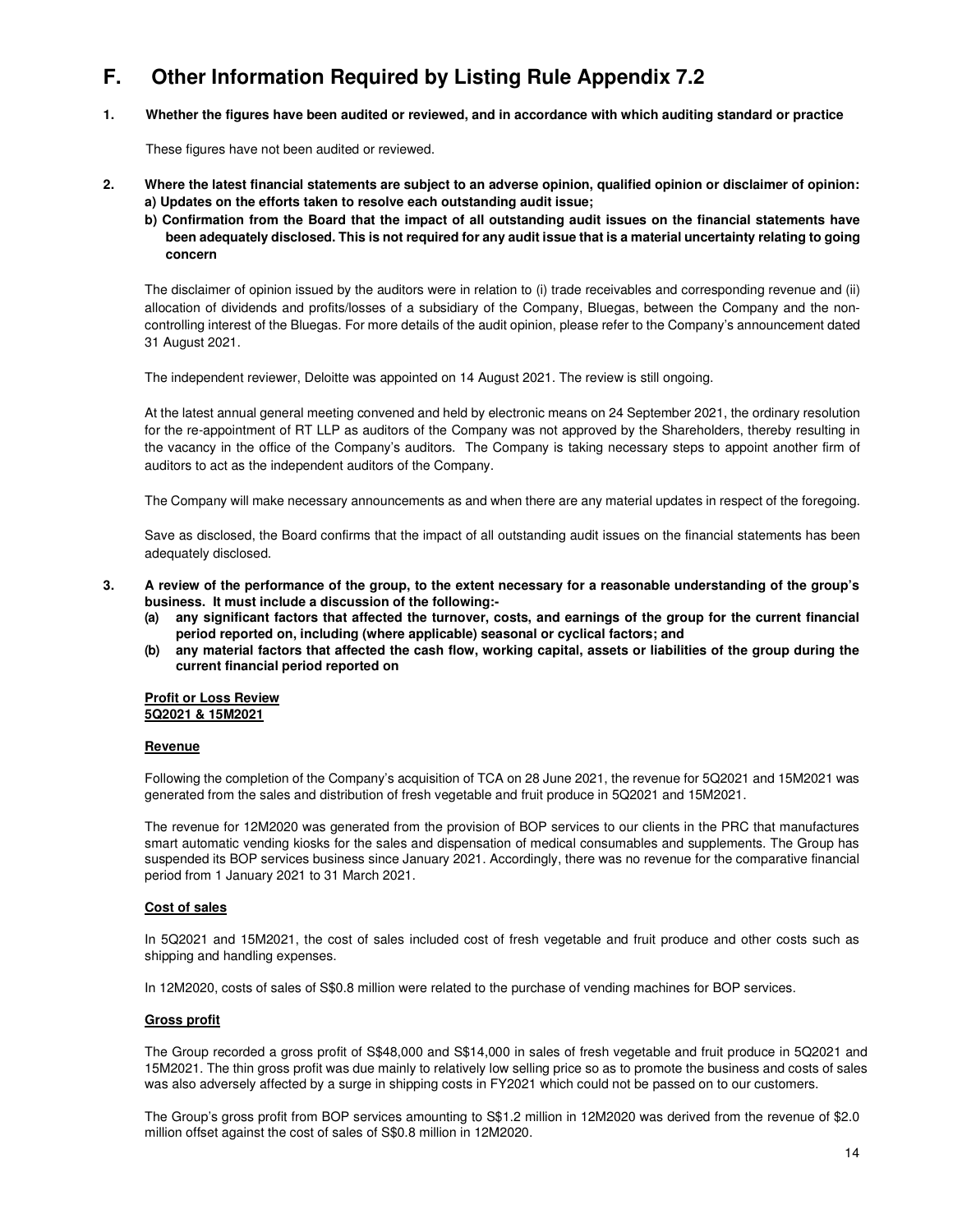#### **Profit or Loss Review (Cont'd) 5Q2021 & 15M2021 (Cont'd)**

### **Other income**

Other income in 5Q2021 included a fair value gain on CEO Loan of S\$ S\$5,000 (Note 13) and grants of S\$6,000 pertaining to jobs support schemes received by the Group. There was no such income for the financial period from 1 January 2021 to 31 March 2021.

Other income in 15M2021 included a fair value gain on CEO Loan of S\$ S\$147,000 (Note 13), a gain of S\$4,000 on termination of ROU assets (Note 13) and grants of S\$7,000 pertaining to jobs support schemes received by the Group. Other income in 12M2020 comprised mainly the grants pertaining to jobs support schemes received by the Group.

## **Administrative expenses**

Administration expenses for 12M2020 (12-month period) included allowance for doubtful trade debts amounting to S\$4.0 million, in line with the Company's announcement on 2 February 2021 pertaining to collection of trade receivables. If the oneoff allowance for doubtful trade debts was excluded, the administration expenses for 12M2020 would approximately amount to S\$1.7 million accordingly.

There was a decrease of approximately S\$3.3 million in administrative expenses in 15M2021 (15-month period) as compared to 12M2020 (12-month period). This was mainly due to the one-off allowance for doubtful trade debts of S\$4.0 million being included in 4Q2020 as stated above offset against the increase in the legal and professional service fees related to the independent reviews on BOP services business and corporate exercises related to the acquisition of TCA, entry into the convertible loan agreement with the Lenders, entry into the agreements pertaining to the brand management services rendered to Guangdong X Diamond Technology Co., Ltd, proposed share placement exercise, and proposed acquisition of Ebuy Pte. Ltd. ("**Ebuy**") and litigation matters in 15M2021. There was no such expense in 4Q2020 (12-month period). In addition, there was a decrease of S\$0.4 million in administrative expenses related to BOP service business such as staff costs, professional fees and business development expenses in 15M2021 (15-month period) as compared to 12M2020 (12 month period) as the Group has suspended its BOP services business since January 2021.

There were no significant changes in the administrative expenses for the 3 months ended 31 March 2022 compared to the comparative period.

# **Finance costs**

The increase in finance costs in 5Q2021 and 15M2021 was mainly attributable to the interests charged on the outstanding Convertible Loans of S\$2 million pursuant to the convertible loan agreements entered with the Lenders by the Company as announced on 3 June 2021, the interest expenses derived from the Group's leased office premises commenced in May 2021 which are recognised as ROU assets and lease liabilities in accordance with SFRS(I) 16 and the interest expenses and unwinding discount on CEO Loan. There were no such finance costs in the comparative period.

#### **Income tax expenses/(credit)**

The income tax credit in 12M2020 was due to overprovision of income tax related to BOP services business which was suspended in January 2021. There was no taxable income in 15M2021. The income tax expenses of S\$33,000 in 15M2021 was due to underprovision of income tax in prior period related to BOP services business.

#### **Statement of Financial Position Review 31 March 2022 vs 31 December 2020**

#### **Non-current assets**

Non-current assets of the Group increased by approximately S\$0.7 million from S\$0.05 million as at 31 December 2020 to S\$0.7 million as at 31 March 2022. The increase was mainly due to:

- 1) Increase of plan and equipment by S\$28,000, which was attributed to purchase of plant and equipment of S\$43,000; increase of ROU assets by S\$70,000 related to newly leased office premises in Singapore which was recognised as ROU assets in accordance with SFRS (I) 16; terminated ROU assets amounting to S\$30,000 and offset against depreciation of S\$54,000 recorded in administrative expenses;
- 2) Goodwill of S\$27,000 derived from acquisition of TCA in June 2021; and
- 3) An advance of S\$0.6 million to Ebuy. The advance is unsecured and interest free; and will form part of the net investment in Ebuy upon completion of the acquisition of Ebuy.

Non-current assets of the Company increased by S\$0.2 million from nil as at 31 December 2020 to S\$0.2 million as at 31 March 2022. The increase was mainly due to acquisition of a wholly owned subsidiary, TCA and incorporation of a wholly owned subsidiary, Gold Heartland Pte. Ltd. in June 2021.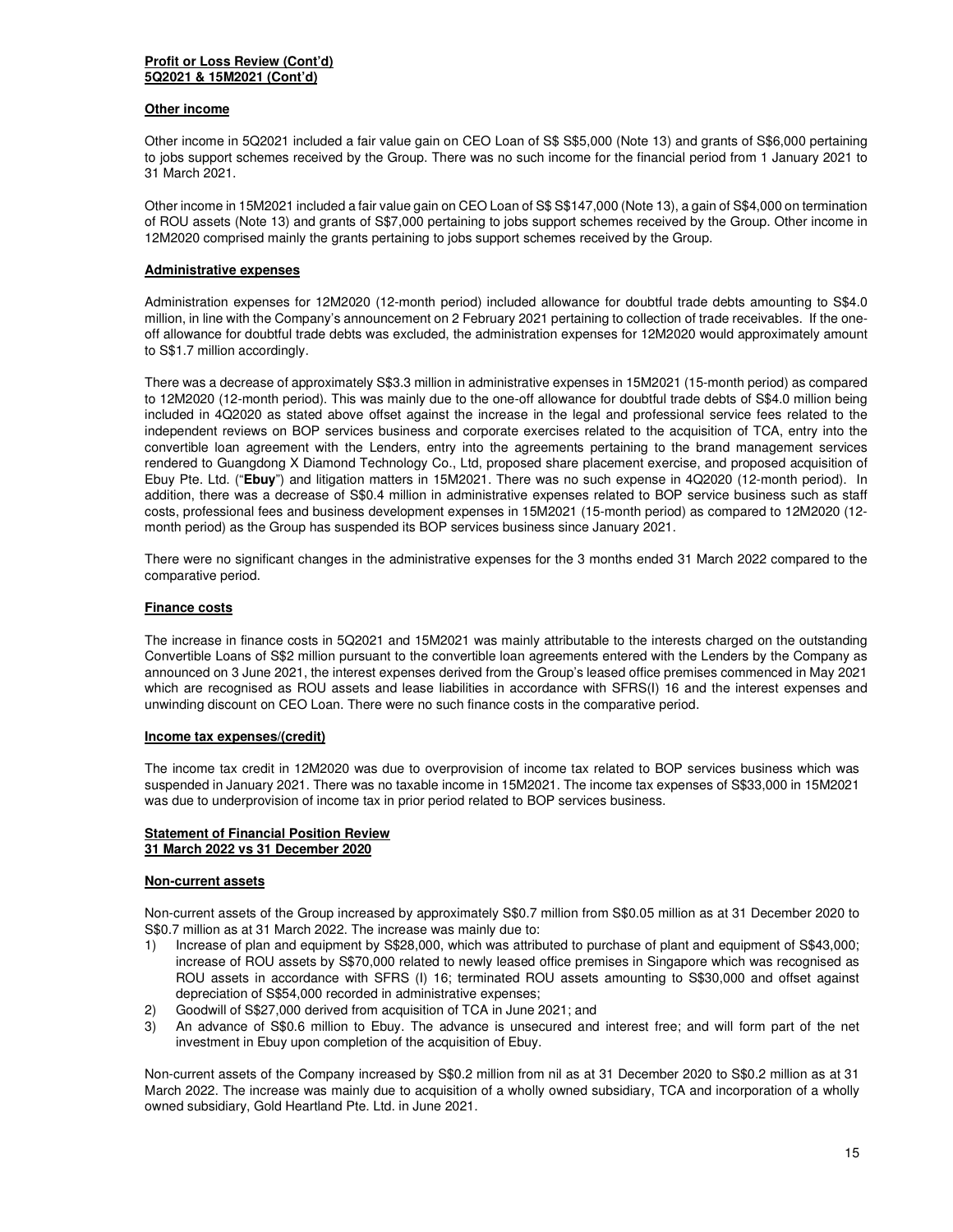#### **Statement of Financial Position Review (Cont'd) 31 March 2022 vs 31 December 2020 (Cont'd)**

### **Current assets**

Current assets of the Group increased by S\$1.0 million from S\$1.0 million as at 31 December 2020 to S\$2.0 million as at 31 March 2022. The increase was mainly due to:

- 
- 1) Increase of inventories by S\$0.7 million from nil as at 31 December 2020 to S\$0.7 million as at 31 March 2022;<br>2) Increase of trade receivables from nil as at 31 December 2020 to S\$0.3 million as at 31 March 2022; 2) Increase of trade receivables from nil as at 31 December 2020 to S\$0.3 million as at 31 March 2022;
- Increase of deposit of S\$0.6 million related to deposit of S\$0.6 million paid in connection with the purchase of property at 32 Quality Road, Singapore. For more details, please refer to the Company's announcement dated 27 July 2021;
- 4) Increase of deposit paid to renovation works of S\$0.2 million; and 5) Decrease of cash and bank balances by approximately S\$0.9 million
- 5) Decrease of cash and bank balances by approximately S\$0.9 million from S\$1.0 million as at 31 December 2020 to S\$0.1 million as at 31 March 2022. The cash was utilised to pay income tax of S\$0.2 million and the prompt payment of trade payables and other working capital.

Current assets of the Company increased by approximately S\$2.0 million from S\$0.03 million as at 31 December 2020 to S\$2.0 million as at 31 March 2022. The increase was mainly due to increase in amount due from subsidiaries from nil as at 31 December 2020 to S\$2.0 million as at 31 March 2022.

### **Current liabilities**

Current liabilities of the Group increased by approximately S\$1.3 million from S\$0.7 million as at 31 December 2020 to S\$1.9 million as at 31 March 2022. The increase was mainly due to:

- 1) Increase of trade payables by S\$0.3 million from S\$0.01 million as at 31 December 2020 to approximately S\$0.3 million as at 31 March 2022;
- 2) Contract liability of S\$0.2 million as at 31 March 2022 was due to receipt of brand management service payments from customers. Revenue would be recognised for the Group in future period when the service contract would be performed;
- 3) Increase of other payables and accruals of S\$0.7 million from S\$0.1 million as at 31 December 2020 to S\$0.8 million as at 31 March 2022 because of accrued legal and professional service fees of S\$0.4 million related to independent review on BOP services business, corporate exercises, litigation matters and accrued other operating expenses of S\$0.4 million as at 31 March 2022;
- 4) Increase of borrowings of S\$0.3 million as at 31 March 2022. This comprises advance received from a director related company which are unsecured, interest free and repayable on demand; and
- 5) Decrease of income tax payable by S\$0.2 million from S\$0.5 million as at 31 December 2020 to S\$0.3 million as at 31 March 2022 due to payment of income tax in 15M2021.

Current liabilities of the Company increased by S\$0.7 million from S\$0.1 million as at 31 December 2020 to S\$0.8 million as at 31 March 2022. The increase was mainly due to accrued legal and professional service fees of S\$0.4 million related to the independent review on BOP service business, corporate exercises, litigation matters and accrued other operating expenses of S\$0.4 million as at 31 March 2022.

# **Non-current liabilities**

Non-current liabilities of the Group increased by S\$0.6 million from S\$0.02 million as at 31 December 2020 to approximately S\$0.6 million as at 31 March 2022. The increase was mainly due to drawdown of CEO Loan amounting to S\$750,000, offset against fair value adjustment of CEO Loan of S\$147,000 recorded in other income and an unwinding discount of CEO Loan of S\$18,000 recorded in finance costs (Note 13).

Non-current liabilities of the Company increased by S\$0.6 million from nil as at 31 December 2020 to S\$0.6 million as at 31 March 2022 for the reason stated above related to CEO Loan.

# **Total equity**

Total equity of the Group decreased by S\$0.3 million from S\$0.4 million as at 31 December 2020 to S\$0.1 million as at 31 March 2022. These were mainly attributed to the following:

- 1) The increase in share capital of S\$2.0 million, attributed to the issuance of the conversion shares from convertible loans (Note 13); and
- 2) The increase in accumulated losses from S\$34.7 million as at 31 December 2020 to S\$37.0 million as at 31 March 2022, which reflected the Group's consolidated losses attributed to equity holders for the period.

Total equity of the Company increased by S\$0.8 million from net deficit of S\$0.08 million as at 31 December 2020 to S\$0.8 million as at 31 March 2022. These were mainly attributed to the following:

- 1) The increase in share capital of S\$2.0 million, attributed to the issuance of the conversion shares from convertible loans (Note 13); and offset with
- 2) The increase in accumulated losses from S\$36.1 million as at 31 December 2020 to S\$37.3 million as at 31 March 2022, which reflected the Company's net operating losses for the period.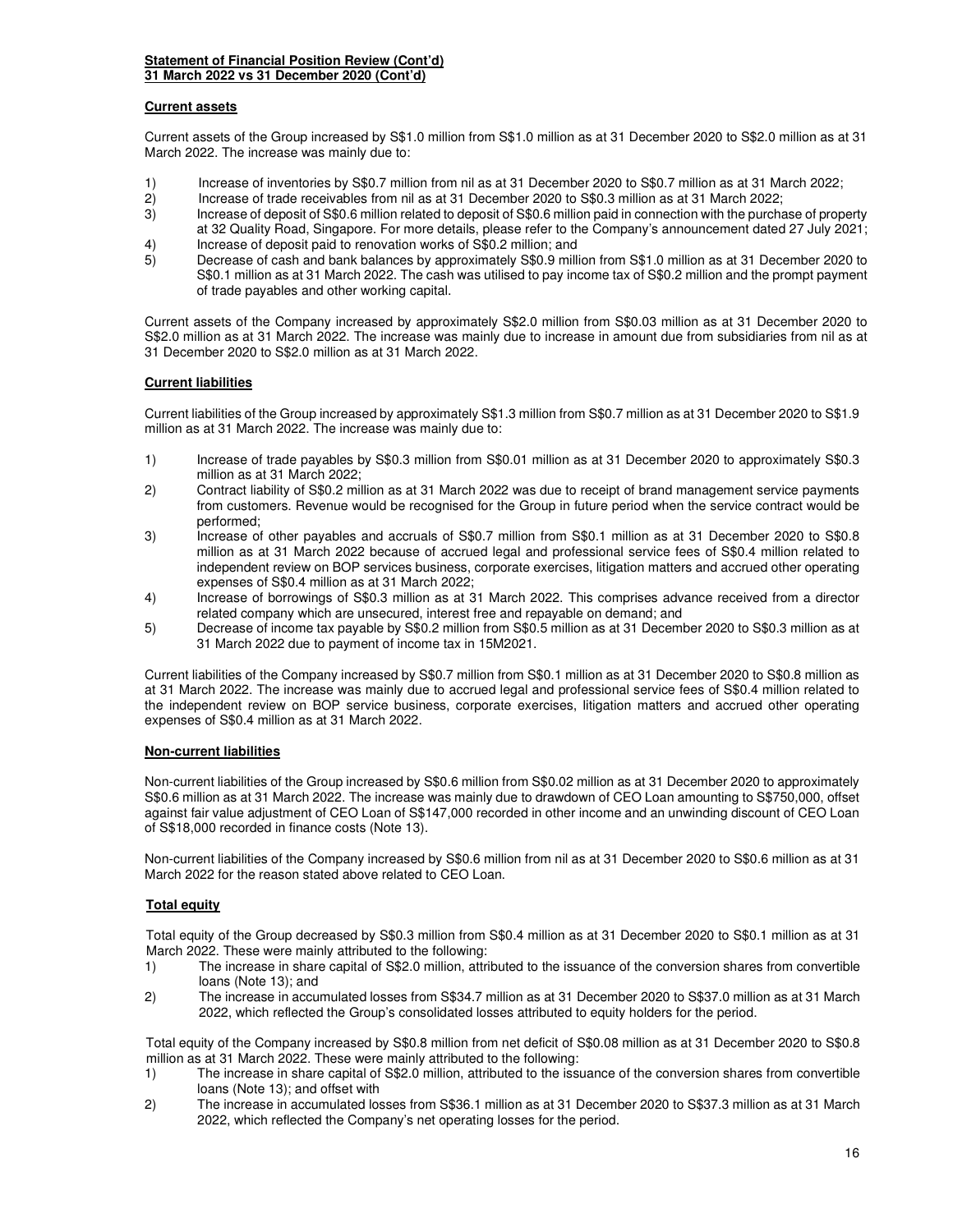# **Cash Flow Review 15M2021 vs 12M2020**

Net cash used in operating activities in 15M2021 was S\$2.4 million as compared to net cash generated in operating activities of S\$2.2 million in 12M2020. The net operating cash outflow was mainly due to an operating cash flow before working capital changes of S\$2.3 million, adjusted for working capital outflows of S\$0.1 million. The working capital outflows in 15M2021 were attributed mainly to an increase in trade and other payables of S\$0.9 million and an increase in contract liabilities of S\$0.2 million, partially offset by an increase in trade and other receivables of S\$0.3 million and inventories of S\$0.7 million. The Group also paid income tax of S\$0.2 million in 15M2021.

Net cash used in investing activities in 15M2021 was S\$1.5 million as compared to S\$0.01 million in 12M2020. The net cash used in 15M2021 was mainly attributed to the acquisition of a wholly owned subsidiary, TCA, net of cash acquired of S\$0.03 million, purchase of plant and equipment of S\$0.04 million, deposit paid to renovation works of S\$0.2 million, deposit paid in connection with purchase of property of S\$0.6 million and a quasi-equity advance to Ebuy of S\$0.6 million. The net cash generated in 12M2020 was attributed from net cashflow from disposal of discontinued operation of S\$0.01 million.

Net cash generated from financing activities in 15M2021 was S\$3.0 million as compared to net cash used in financing activities in 12M2020 of S\$1.4 million. The net cash generated from financing activities in 15M2021 was mainly attributed to the borrowings from a director related company of S\$0.3 million, drawdown of CEO Loan of S\$0.75 million, proceeds from convertible loans of S\$2.0 million, partially offset by net repayment of lease liabilities of S\$0.05 million and payment of finance costs of S\$0.01 million. Comparatively, the net cash used in financing activities in 12M2020 was mainly attributed to dividend paid to non-controlling shareholders of S\$1.32 million and repayment of borrowings of S\$0.04 million.

# **4. Where a forecast, or a prospect statement, had been previously disclosed to shareholders, any variance between it and the actual results**

There is no forecast or prospect statement which has been previously disclosed.

**5. A commentary at the date of the announcement of the significant trends and competitive conditions of the industry in which the group operates and any known factors or events that may affect the group in the next reporting period and the next 12 months** 

The Group has suspended BOP service business since January 2021. In 15M2021, the Group registered a revenue of S\$0.9 million upon completion of acquisition of TCA in June 2021. In addition, the Group has entered into a number of cooperation agreements with various business partners to explore new business opportunities and improve its financial performance.

As announced by the Company on 12 July 2021, the Company's wholly owned subsidiary, TCA has entered into a nonbinding memorandum of understanding (the "**MOU**") with the sole shareholder of Ebuy to acquire a 51% equity stake in Ebuy for approximately S\$1.5 million, which will be satisfied by the issuance of new ordinary shares of the Company, subject to any change and the finalised terms in the definitive agreement(s) to be entered into by parties in relation to the proposed acquisition (the "**Proposed Acquisition**"). On 21 April 2022, the Company announced that the parties had entered into a definitive sale and purchase agreement in respect of the Proposed Acquisition. Following completion of the Proposed Acquisition, TCA will hold 51% of the shareholding interests in the Ebuy, and Ebuy will become an indirect subsidiary of the Company. The Company will make further announcements to keep Shareholders informed as and when there are further material updates and developments in respect of the Proposed Acquisition.

As announced by the Company on 24 December 2021, TCA has entered into various Memorandum of Understandings ("**MOUs**") with strategic partners to collaborate and harness opportunities in the fresh produce, consumer products and logistics supply chain markets in Singapore and the region by levering on their respective resources, business strengths and networks.

The first MOU is with Scarlett Supermarket Pte. Ltd. ("**Scarlett**") to explore opportunities in the consumer products wholesale business within Southeast Asia, where the Group aims to provide a reliable supply source of good quality consumer products to Scarlett, while Scarlett will serve as one of the key distributors of the Group's products in the region and create new sales channels from both online and offline retail stores.

Established by Scarlett in October 2020, 思家客 Scarlett Supermarket is a Chinese specialty store providing a variety of products and within a short span of one year, it has expanded to more than 10 stores island wide across Singapore. In addition, 思家客 Scarlett Supermarket has built up a strong online retail presence via popular e-commerce platforms in Singapore. For more information on 思家客Scarlett Supermarket, please visit https://www.facebook.com/SiJiaKeisScarlett/.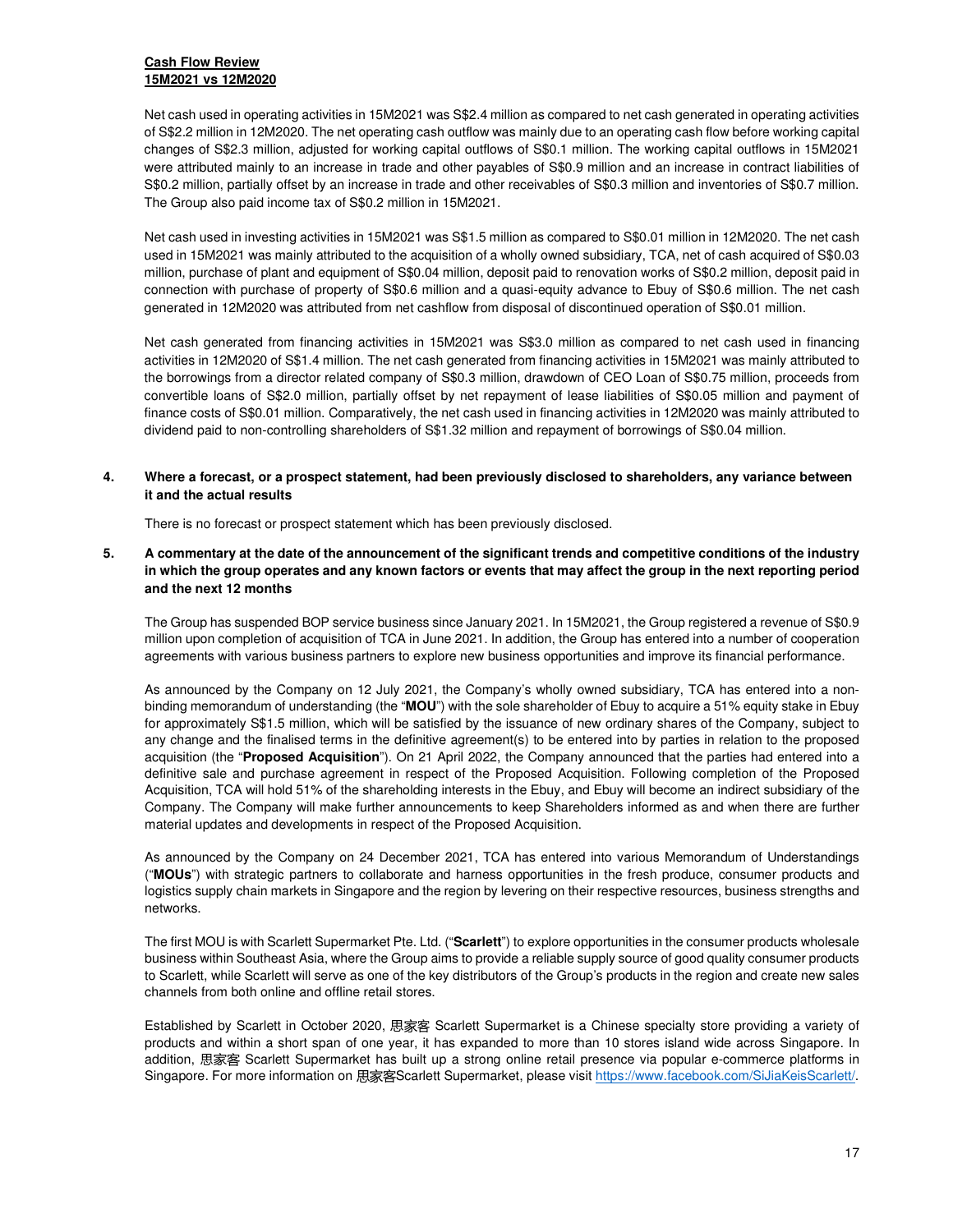### **5. A commentary at the date of the announcement of the significant trends and competitive conditions of the industry in which the group operates and any known factors or events that may affect the group in the next reporting period and the next 12 months (cont'd)**

The second MOU is with Ebuy to develop new markets in consumer products together and strengthen warehousing and logistics management capabilities between both companies. Ebuy is an established e-commerce company in Singapore and a leading distributor of fresh produce in Singapore, which includes daily fresh vegetables and fruits, to food service providers, retailers, restaurants and hotels. With its fulfilment centre at the western region of Singapore, EBUY has built up its own logistics supply chain network with a fleet of delivery vehicles. In addition, EBuy has a mobile application that serves as an online supermarket for consumers, offering a wide range of groceries.

The third MOU is with Shen Zhen Est Supply Chain Management Co., Ltd. ("**SZ EST Supply Chain**") to provide marketing rights of SZ EST Supply Chain's products to the Group and create supply chain logistics support for the Group outside of China. The Group shall undertake marketing activities to promote SZ EST Supply Chain's products and develop new sales channels. SZ EST Supply Chain is an integrated supply chain solutions provider in China that specialises in supply chain management of the export and import of fresh produce, meat products and consumer products.

Since identifying the business opportunities that are driven by the rising food demand and consumption trends in Singapore and the region, the Group has made major strides in its business model to create new value propositions in this market segment. As we source our products primarily from Asian countries and regions, the global shortage of shipping containers caused by the Covid-19 pandemic has led to a drastic inflation in shipping and container prices. Our thin margin sales may not be able to fully absorb the increase cost of shipping and handling charges.

Notwithstanding the uncertainties and challenges faced by the Group, it remains vital to improve procurement and warehousing processes, strengthen the resilience of the supply chain and explore more business opportunities.

#### **6. If a decision regarding dividend has been made:-**

#### **(a) Whether an interim (final) ordinary dividend has been declared (recommended)**

None.

#### **(b) (i) Amount per share**

None.

#### **(b)(ii) Previous corresponding period**

None.

**(c) Whether the dividend is before tax, net of tax or tax exempt. If before tax or net of tax, state the tax rate and the country whether the dividend is derived. (If the dividend is not taxable in the hands of shareholders, this must be stated).**

Not applicable

**(d) The date the dividend is payable.** 

Not applicable.

**(e) The date on which Registrable Transfers received by the company (up to 5.00 pm) will be registered before entitlements to the dividend are determined.**

Not applicable.

## **7. If no dividend has been declared/recommended, a statement to that effect and the reason(s) for the decision.**

No dividend has been declared or recommended for the current financial period up to the date of this announcement as the Group currently still has retained losses.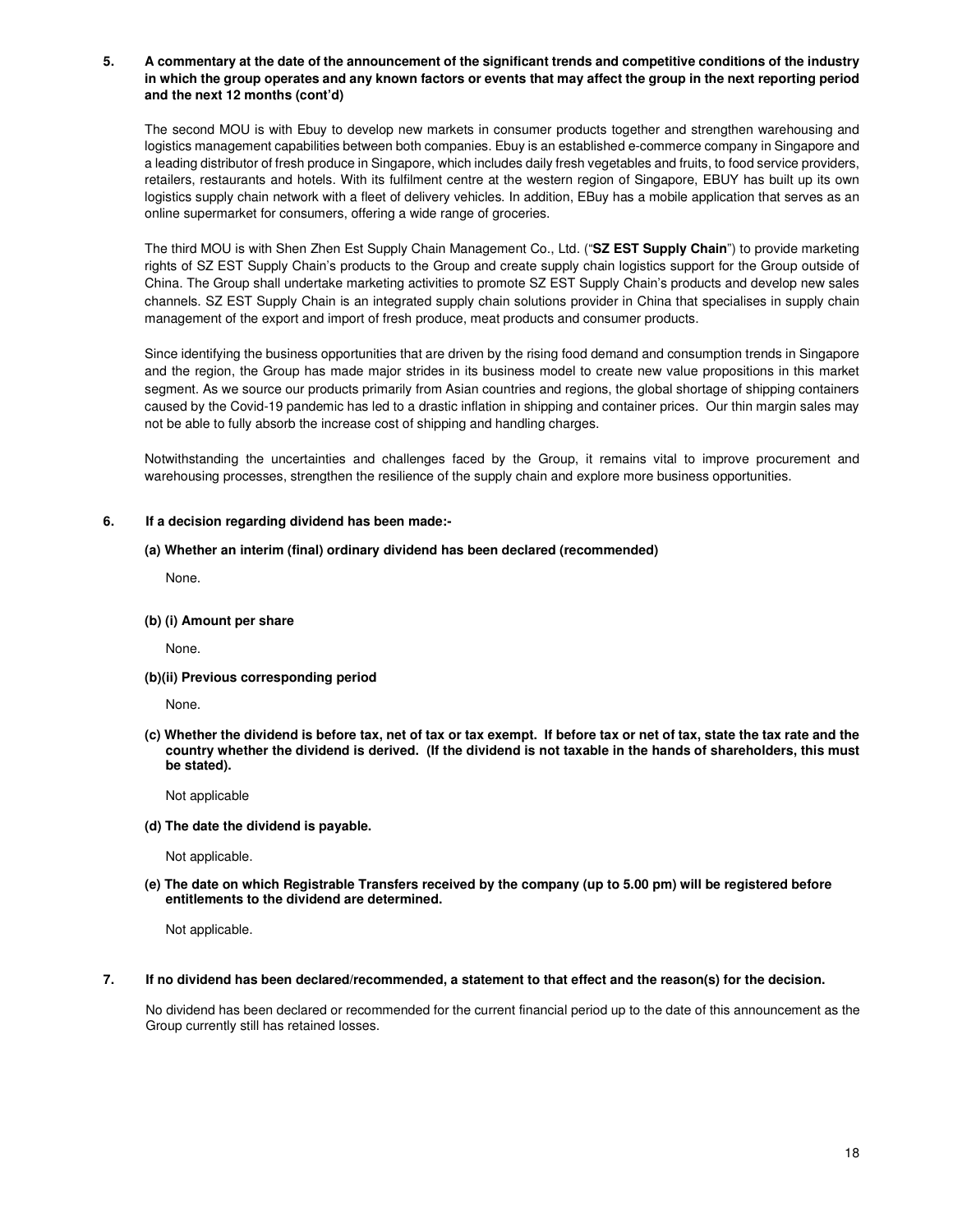#### **8. Interested person transactions**

The Group has not obtained any general Interested Person Transaction mandate from its shareholders for the 15-month financial period ended 31 March 2022. The aggregate value of interested person transactions during the current financial period was as follows:

| Name of interested<br>person                                   | Nature of relationship                                                                        | Aggregate value of all<br>interested person transactions<br>during the financial period<br>under review (excluding<br>transactions less than<br>S\$100,000 and transactions<br>conducted under<br>shareholders' mandate<br>pursuant to Rule 920) | Aggregate value of all<br>interested person<br>transactions conducted<br>under shareholders'<br>mandate pursuant to Rule<br>920 (excluding<br>transactions less than<br>S\$100,000) |
|----------------------------------------------------------------|-----------------------------------------------------------------------------------------------|--------------------------------------------------------------------------------------------------------------------------------------------------------------------------------------------------------------------------------------------------|-------------------------------------------------------------------------------------------------------------------------------------------------------------------------------------|
| Wu Yongqiang (1)                                               | Non-Executive Non-<br>Independent Director<br>and Non-Executive<br>Chairman of the<br>Company | 2,500,000                                                                                                                                                                                                                                        |                                                                                                                                                                                     |
| Chong Eng Wee<br>(resigned on 21<br>March 2022) <sup>(2)</sup> | Former Group Non-<br>Executive<br><b>Independent Directors</b>                                | 255,000                                                                                                                                                                                                                                          |                                                                                                                                                                                     |

#### **Note:**

- (1) As Company's announcement on 2 March 2022, as at the date of the announcement, Mr Wu is the spouse of substantial shareholder, Ms. Zhang Xuemei. Ms Zhang Xuemei has a direct interest in an aggregate of 40,250,000 ordinary shares in the capital of the Company representing approximately 12.75% of the entire issued share capital of the Company. Pursuant to Chapter 9 of the SGX-ST Listing Rules, Mr Wu is deemed as an interested person and the provision of the Loan to the Company constitutes an interested person transaction ("**IPT**"). The Shareholder Loan, up to S\$10.0 million, is unsecured, bears interest at 5% per annum and has a term of 5 years from the date of drawdown. As the value of the transaction, being interest payable on the Loan, exceeds 5% of the Group's latest audited net tangible assets as at 31 December 2020, the Shareholder Loan will be subject to the approval of Shareholders pursuant to Rule 906(1)(a) of the SGX-ST Listing Rules, which will be obtained at an extraordinary general meeting to be convened. For more details about Shareholder Loan, please refer to the Company's announcement dated 2 March 2022.
- (2) As Company's announcement on 22 March 2022, the Group had entered into several interested person transactions with Chevalier Law LLC ("**Chevalier Law**"), for the provision of legal services on various litigation, transactions and/or corporate actions involving and/or undertaken by the Company (the "**Legal IPTs**"). Mr. Chong Eng Wee is the managing director and a shareholder who holds more than 30% shareholding interest in Chevalier Law. The aggregate value of the Legal IPTs for the period under review exceeded 5% of the group's latest audited net tangible assets as at 31 December 2020. The Company is making necessary arrangements to seek shareholder's ratification of the Legal IPTs (the "**Proposed IPTs Ratification**"). For more details about Proposed IPTs Ratification, please refer to the Company's announcement dated 22 March 2022.

For completeness, as Company's announcement on 12 November 2021, the CEO Loan, extended by Mr Chin Teck Oon, the Group Chief Executive Officer and Executive Director of the Company, up to S\$1.5 million, is unsecured, bear interest at 2% per annum and has a term of 3 years from the date of drawdown. As the value of the transaction, being interest payable on the CEO Loan, is less than S\$100,000, the Company is not required to obtain the approval of its shareholder for the CEO Loan pursuant to Rule 905(3) of the SGX-ST Listing Rules.

# **9. Confirmation pursuant to Rule 720 (1) of the Listing Manual**

The Company confirms that it has procured undertakings from all its Directors and Executive Officers (in the format set out in Appendix 7.7 of the Listing Manual) under 720 (1) of the Listing Manual.

#### **10. Confirmation pursuant to Rule 705(5) of the Listing Manual**

We, Wu Yongqiang and Chin Teck Oon, being two Directors of the Company, do hereby confirm, on behalf of the Board of Directors of the Company that, to the best of our knowledge, nothing has come to the attention of the Board of Directors which may render the unaudited financial statements for the fifth quarter ended 31 March 2022 to be false or misleading in any material aspect.